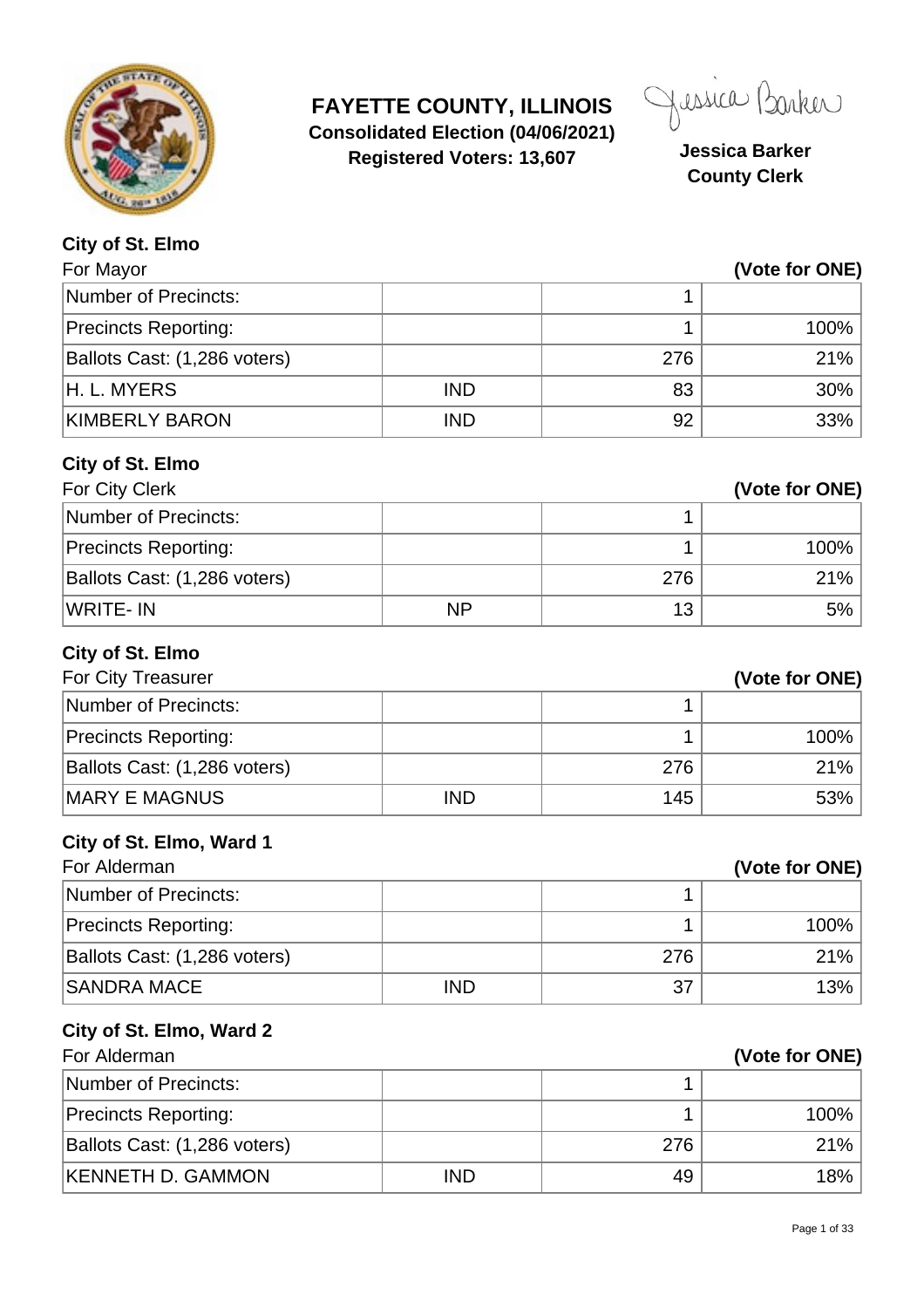#### **City of St. Elmo, Ward 2**

| For Alderman - Ward 2 - To Serve An Unexpired 2-Year Term |            |     | (Vote for ONE) |
|-----------------------------------------------------------|------------|-----|----------------|
| <b>Number of Precincts:</b>                               |            | 1   |                |
| <b>Precincts Reporting:</b>                               |            | 1   | 100%           |
| Ballots Cast: (1,286 voters)                              |            | 276 | 21%            |
| <b>DANIELLE FONTAINE</b>                                  | <b>IND</b> | 47  | 17%            |
| City of St. Elmo, Ward 3                                  |            |     |                |
| For Alderman                                              |            |     | (Vote for ONE) |
| <b>Number of Precincts:</b>                               |            | 1   |                |
| <b>Precincts Reporting:</b>                               |            | 1   | 100%           |
| Ballots Cast: (1,286 voters)                              |            | 276 | 21%            |
| <b>ROBERT L. WELLS</b>                                    | <b>IND</b> | 62  | 22%            |
| <b>City of Vandalia</b>                                   |            |     |                |
| For Mayor                                                 |            |     | (Vote for ONE) |
| <b>Number of Precincts:</b>                               |            | 9   |                |
| <b>Precincts Reporting:</b>                               |            | 9   | 100%           |
| Ballots Cast: (4,737 voters)                              |            | 920 | 19%            |
| <b>ALEX SASSE</b>                                         | <b>IND</b> | 369 | 40%            |
| RICKY J. GOTTMAN                                          | <b>IND</b> | 423 | 46%            |
| <b>City of Vandalia</b>                                   |            |     |                |
| For City Clerk                                            |            |     | (Vote for ONE) |
| <b>Number of Precincts:</b>                               |            | 9   |                |
| <b>Precincts Reporting:</b>                               |            | 9   | 100%           |
| Ballots Cast: (4,737 voters)                              |            | 920 | 19%            |
| <b>CYNTHIA CINDE) RAYNE</b><br><b>CARROLL</b>             | <b>IND</b> | 132 | 14%            |
| <b>BARRI FOREHAND</b>                                     | <b>IND</b> | 179 | 19%            |
| <b>CARLA HUHN</b>                                         | <b>IND</b> | 333 | 36%            |
| <b>KARA R. METZGER</b>                                    | <b>IND</b> | 129 | 14%            |
| <b>City of Vandalia, Ward 1</b>                           |            |     |                |
| For Alderman                                              |            |     | (Vote for ONE) |
| <b>Number of Precincts:</b>                               |            | 3   |                |
| <b>Precincts Reporting:</b>                               |            | 3   | 100%           |
| Ballots Cast: (1,286 voters)                              |            | 201 | 16%            |
| <b>STEVEN M. BARKER</b>                                   | <b>IND</b> | 76  | 38%            |
|                                                           |            |     |                |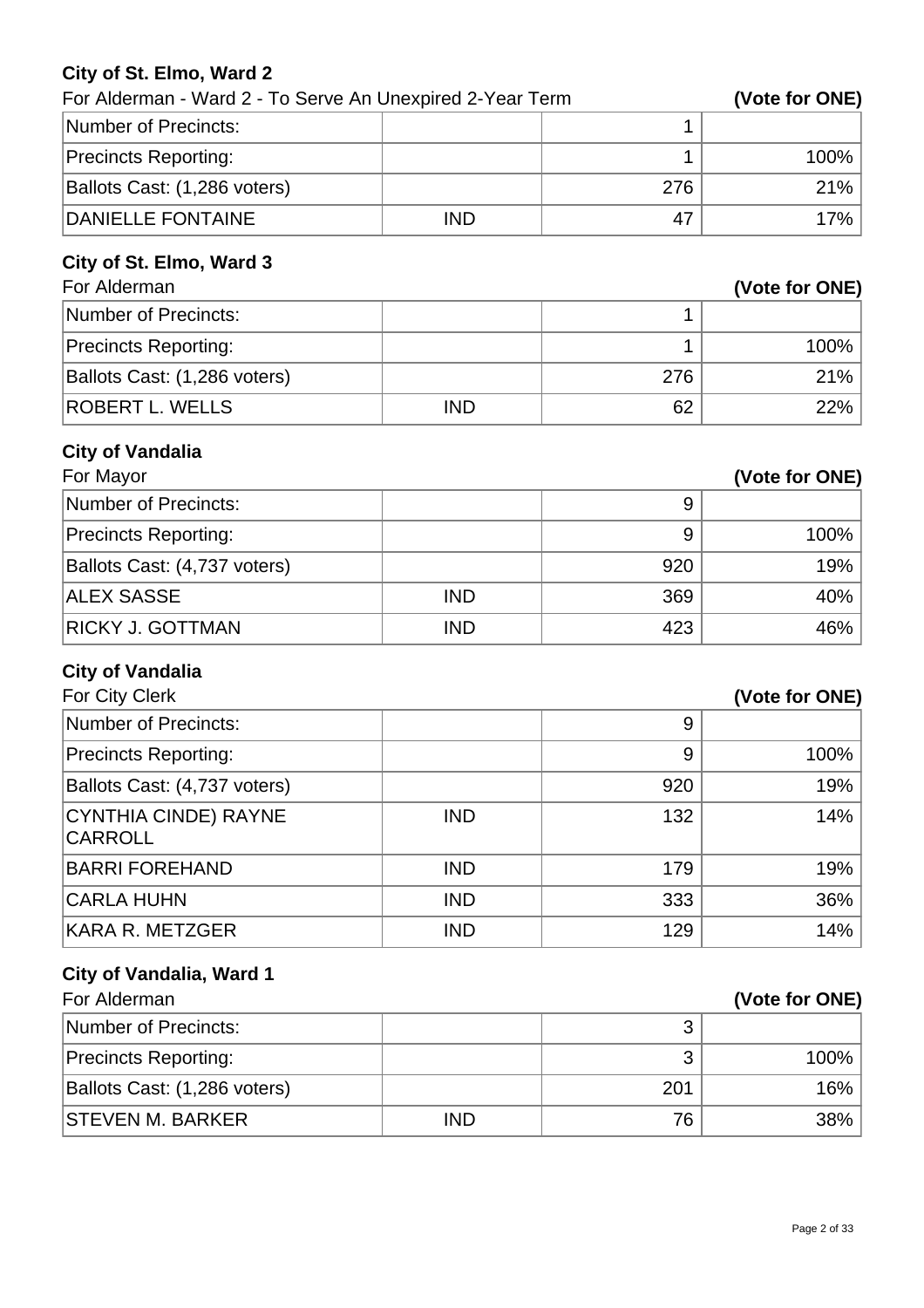#### **City of Vandalia, Ward 2**

| (Vote for ONE) |  |
|----------------|--|
|----------------|--|

| For Alderman                    |            |     | (Vote for ONE) |
|---------------------------------|------------|-----|----------------|
| <b>Number of Precincts:</b>     |            | 6   |                |
| <b>Precincts Reporting:</b>     |            | 6   | 100%           |
| Ballots Cast: (3,218 voters)    |            | 580 | 18%            |
| <b>KENNY LEWEY</b>              | <b>IND</b> | 166 | 29%            |
| <b>City of Vandalia, Ward 3</b> |            |     |                |
| For Alderman                    |            |     | (Vote for ONE) |
| <b>Number of Precincts:</b>     |            | 4   |                |
| <b>Precincts Reporting:</b>     |            | 4   | 100%           |
| Ballots Cast: (1,894 voters)    |            | 391 | 21%            |
| <b>MICHAEL T. HOBLER</b>        | <b>IND</b> | 161 | 41%            |
| <b>City of Vandalia, Ward 4</b> |            |     |                |
| For Alderman                    |            |     | (Vote for ONE) |
| <b>Number of Precincts:</b>     |            | 4   |                |
| <b>Precincts Reporting:</b>     |            | 4   | 100%           |
| Ballots Cast: (2,347 voters)    |            | 536 | 23%            |
| <b>JEREMY CURLL</b>             | <b>IND</b> | 108 | 20%            |
| <b>JOHN A. LESTER</b>           | <b>IND</b> | 211 | 39%            |
| <b>Village of Bingham</b>       |            |     |                |
| For Village President           |            |     | (Vote for ONE) |
| <b>Number of Precincts:</b>     |            | 1   |                |
| <b>Precincts Reporting:</b>     |            | 1   | 100%           |
| Ballots Cast: (185 voters)      |            | 60  | 32%            |
| <b>CLIFFORD RUSSELL SNIDER</b>  | <b>IND</b> | 9   | 15%            |
| <b>WRITE-IN</b>                 | <b>IND</b> | 17  | 28%            |
| <b>Village of Bingham</b>       |            |     |                |
| For Village Clerk               |            |     | (Vote for ONE) |
| <b>Number of Precincts:</b>     |            | 1   |                |
| <b>Precincts Reporting:</b>     |            | 1   | 100%           |
| Ballots Cast: (185 voters)      |            | 60  | 32%            |

MICHELLE WHITE **IND** IND 23 38%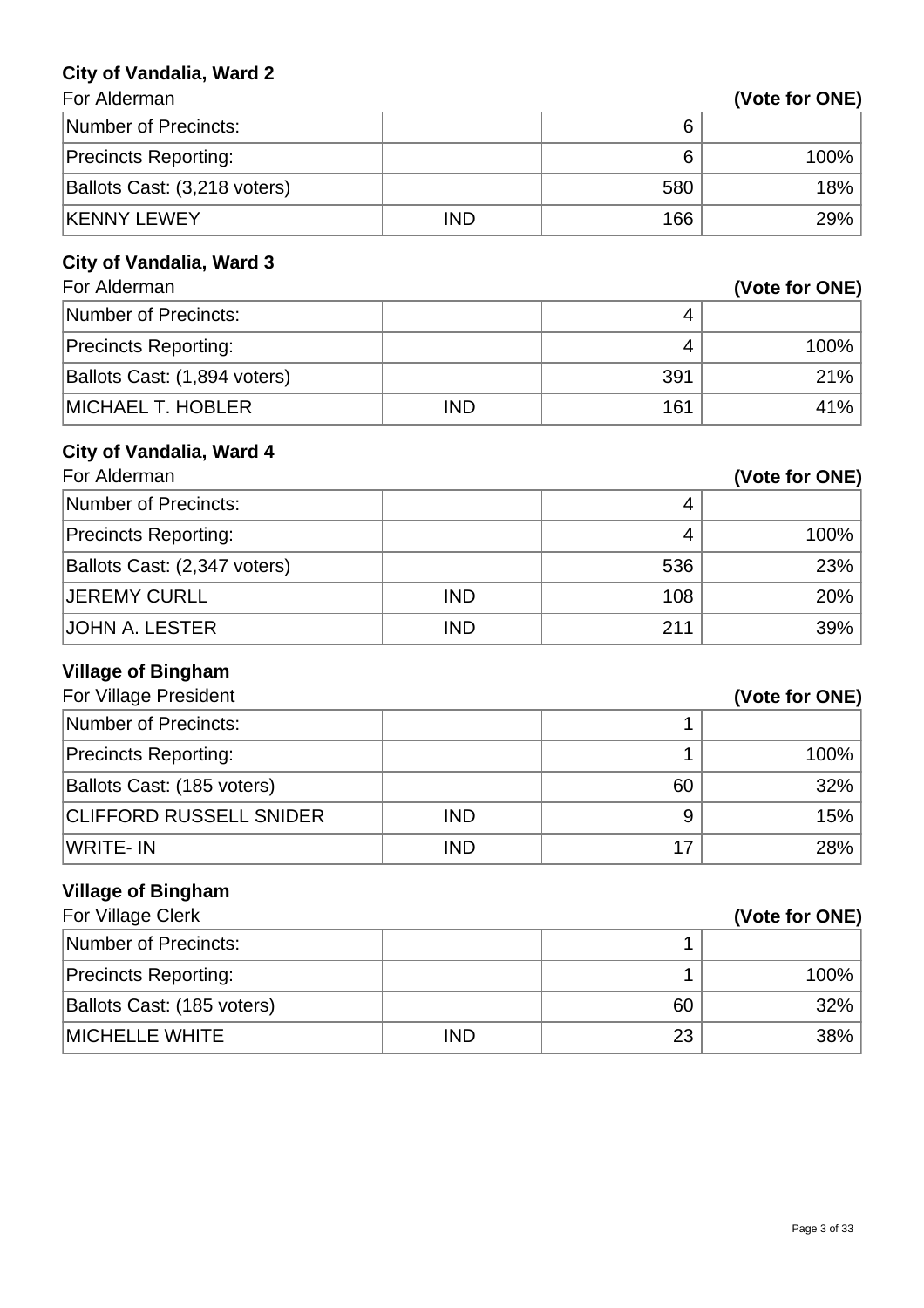#### **Village of Bingham For Village Trustee**

| Number of Precincts:        |            |    |         |
|-----------------------------|------------|----|---------|
| <b>Precincts Reporting:</b> |            |    | $100\%$ |
| Ballots Cast: (185 voters)  |            | 60 | $32\%$  |
| DANNY WHITE                 | <b>IND</b> | 22 | $37\%$  |

#### **Village of Brownstown**

| For Village President        |            | (Vote for ONE) |         |
|------------------------------|------------|----------------|---------|
| Number of Precincts:         |            |                |         |
| <b>Precincts Reporting:</b>  |            |                | $100\%$ |
| Ballots Cast: (1,327 voters) |            | 150            | $11\%$  |
| <b>VIRGINIA WILBER</b>       | <b>IND</b> | 32             | 21%     |

#### **Village of Brownstown**

| For Village Trustee          |            | (Vote for not more than THREE |      |
|------------------------------|------------|-------------------------------|------|
| Number of Precincts:         |            |                               |      |
| <b>Precincts Reporting:</b>  |            |                               | 100% |
| Ballots Cast: (1,327 voters) |            | 150                           | 11%  |
| <b>BILLIE ENLOW</b>          | <b>IND</b> | 26                            | 17%  |
| <b>BONNIE PETERSEN</b>       | <b>IND</b> | 22                            | 15%  |

#### **Village of Brownstown**

| For Village Trustee Unexpired 2-Year Term |     | (Vote for ONE) |
|-------------------------------------------|-----|----------------|
| Number of Precincts:                      |     |                |
| <b>Precincts Reporting:</b>               |     | $100\%$        |
| Ballots Cast: (1,327 voters)              | 150 | $11\%$         |
| NO CANDIDATE                              |     | $0\%$          |

#### **Village of Farina**

| For Village President       |            | (Vote for ONE) |        |
|-----------------------------|------------|----------------|--------|
| Number of Precincts:        |            |                |        |
| <b>Precincts Reporting:</b> |            |                | 100%   |
| Ballots Cast: (582 voters)  |            | 105            | 18%    |
| <b>MARSHA NOLAN</b>         | <b>IND</b> | 18             | 17%    |
| <b>JON LOTZ</b>             | <b>IND</b> | 59             | $56\%$ |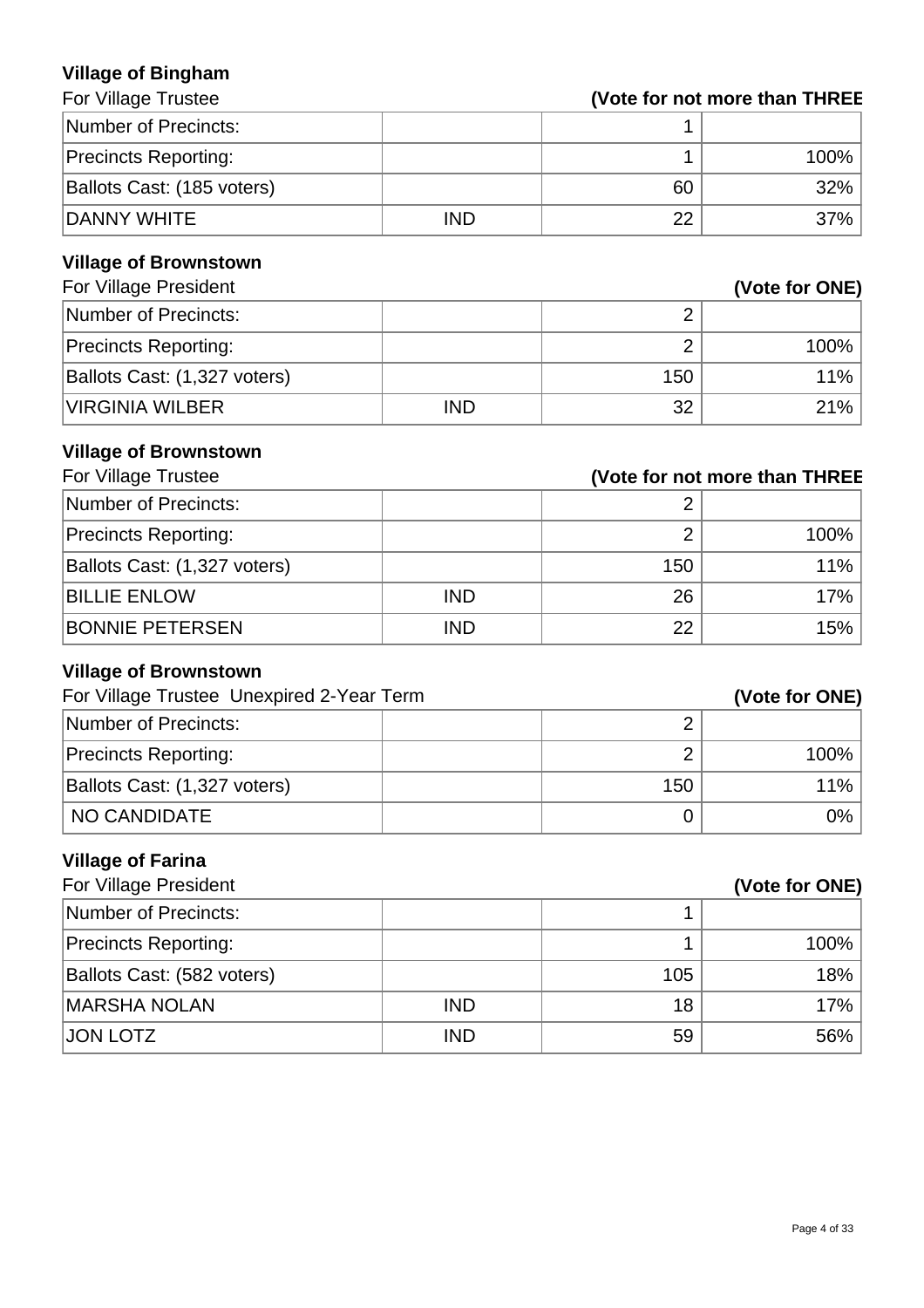# **Village of Farina**

# **(Vote for not more than THREE**

| Number of Precincts:        |            |     |      |
|-----------------------------|------------|-----|------|
| <b>Precincts Reporting:</b> |            |     | 100% |
| Ballots Cast: (582 voters)  |            | 105 | 18%  |
| <b>DARREN LANGLEY</b>       | <b>IND</b> | 49  | 47%  |
| <b>CRAIG HOLMES</b>         | <b>IND</b> | 47  | 45%  |
| <b>TAMMY SIGRIST</b>        | <b>IND</b> | 43  | 41%  |
| <b>ED BLOMBERG</b>          | <b>IND</b> | 54  | 51%  |
| <b>Village of Farina</b>    |            |     |      |

| For Village Trustee (Unexpired 2-Year Term) |     | (Vote for ONE) |
|---------------------------------------------|-----|----------------|
| Number of Precincts:                        |     |                |
| <b>Precincts Reporting:</b>                 |     | $100\%$        |
| Ballots Cast: (582 voters)                  | 105 | 18%            |
| NO CANDIDATE                                |     | 0%             |

# **Village of Ramsey**

| For Village President        |            |     | (Vote for ONE) |
|------------------------------|------------|-----|----------------|
| Number of Precincts:         |            |     |                |
| <b>Precincts Reporting:</b>  |            |     | 100%           |
| Ballots Cast: (1,131 voters) |            | 305 | 27%            |
| <b>ALINA BRANING</b>         | <b>IND</b> | 144 | 47%            |
| <b>CHRIS WALL</b>            | <b>IND</b> | 93  | 30%            |

# **Village of Ramsey**

| For Village Clerk            |     | (Vote for ONE) |
|------------------------------|-----|----------------|
| Number of Precincts:         |     |                |
| <b>Precincts Reporting:</b>  |     | 100%           |
| Ballots Cast: (1,131 voters) | 305 | 27%            |
| NO CANDIDATE                 |     | 0%             |

# **Village of Ramsey**

| For Village Trustee          | (Vote for not more than THREE |     |      |
|------------------------------|-------------------------------|-----|------|
| Number of Precincts:         |                               |     |      |
| <b>Precincts Reporting:</b>  |                               |     | 100% |
| Ballots Cast: (1,131 voters) |                               | 305 | 27%  |
| <b>JULIE MORELAND</b>        | <b>IND</b>                    | 154 | 50%  |
| <b>STEVE MARLEY</b>          | <b>IND</b>                    | 126 | 41%  |
| WRITE- IN                    | <b>IND</b>                    | 146 | 48%  |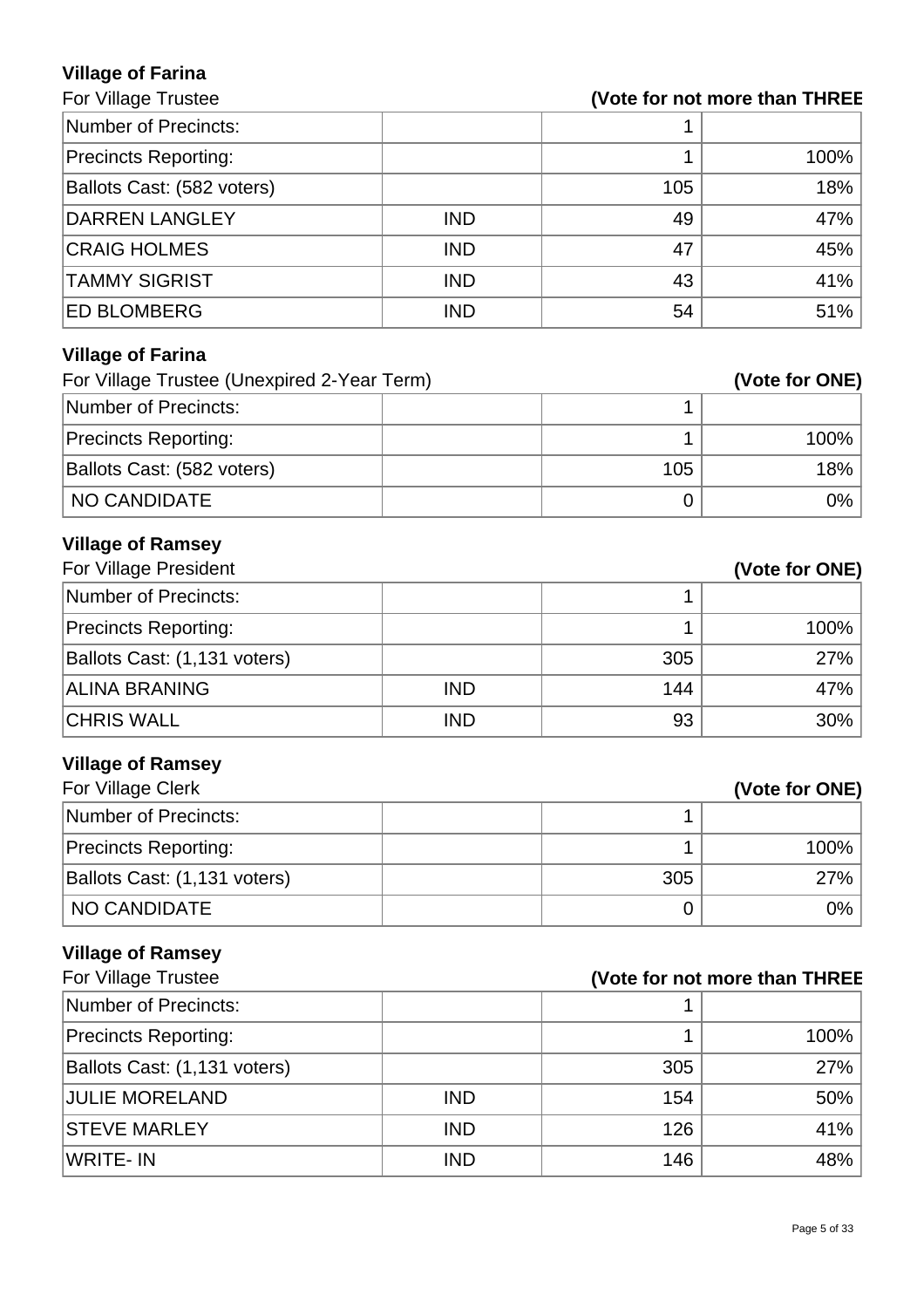#### **Village of St. Peter**

| <b>For Village President</b> |            |    | (Vote for ONE) |
|------------------------------|------------|----|----------------|
| Number of Precincts:         |            |    |                |
| <b>Precincts Reporting:</b>  |            |    | $100\%$        |
| Ballots Cast: (448 voters)   |            | 52 | 12%            |
| IJOHN L. LOTZ                | <b>IND</b> | 36 | $69\%$         |

# **Village of St. Peter**

| For Village Clerk           |    | (Vote for ONE) |
|-----------------------------|----|----------------|
| Number of Precincts:        |    |                |
| <b>Precincts Reporting:</b> |    | 100%           |
| Ballots Cast: (448 voters)  | 52 | 12%            |
| NO CANDIDATE                |    | 0%             |

# **Village of St. Peter**

| For Village Trustee         | (Vote for not more than THREE |    |      |
|-----------------------------|-------------------------------|----|------|
| Number of Precincts:        |                               |    |      |
| <b>Precincts Reporting:</b> |                               |    | 100% |
| Ballots Cast: (448 voters)  |                               | 52 | 12%  |
| DOUGLAS P. SCHAFER          | <b>IND</b>                    | 33 | 63%  |
| IS. MATT HOOVER             | <b>IND</b>                    | 30 | 58%  |

# **Avena Township**

| For Township Supervisor      |            |     | (Vote for ONE) |
|------------------------------|------------|-----|----------------|
| Number of Precincts:         |            |     |                |
| <b>Precincts Reporting:</b>  |            |     | $100\%$        |
| Ballots Cast: (1,286 voters) |            | 276 | 21%            |
| <b>JOSH LEDBETTER</b>        | <b>REP</b> | 243 | $88\%$         |

# **Avena Township**

| For Township Clerk           |            |     | (Vote for ONE) |
|------------------------------|------------|-----|----------------|
| Number of Precincts:         |            |     |                |
| <b>Precincts Reporting:</b>  |            |     | 100%           |
| Ballots Cast: (1,286 voters) |            | 276 | 21%            |
| <b>ASHANTA LEDBETTER</b>     | <b>REP</b> | 234 | 85%            |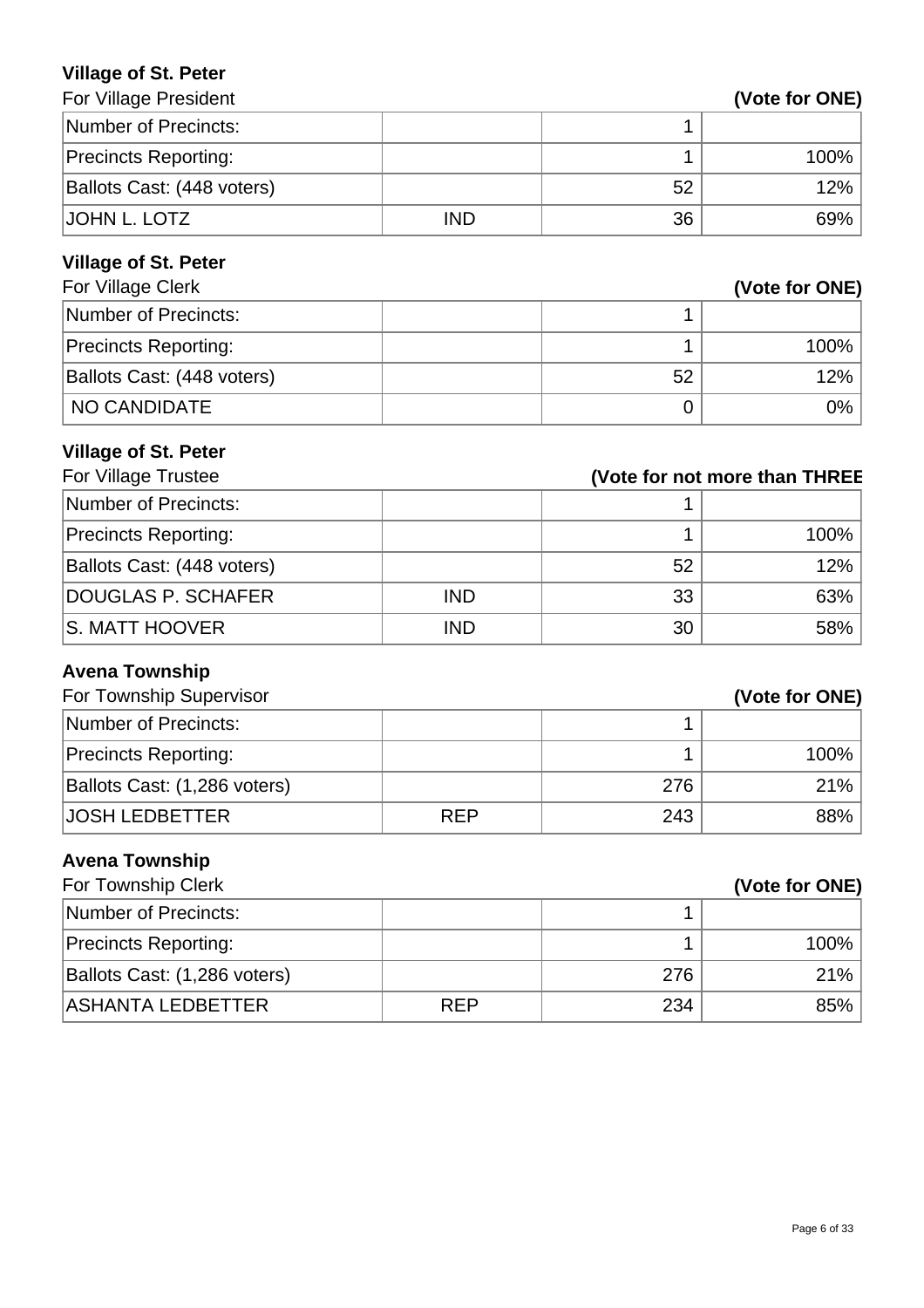#### **Avena Township**

| <b>AVGHA LUWHSHIP</b>             |            |                              |                |
|-----------------------------------|------------|------------------------------|----------------|
| For Township Assessor             |            |                              | (Vote for ONE) |
| <b>Number of Precincts:</b>       |            | 1                            |                |
| <b>Precincts Reporting:</b>       |            | 1                            | 100%           |
| Ballots Cast: (1,286 voters)      |            | 276                          | 21%            |
| <b>KYLE SCHOLES</b>               | <b>REP</b> | 222                          | 80%            |
| <b>Avena Township</b>             |            |                              |                |
| For Township Highway Commissioner |            |                              | (Vote for ONE) |
| <b>Number of Precincts:</b>       |            | 1                            |                |
| <b>Precincts Reporting:</b>       |            | 1                            | 100%           |
| Ballots Cast: (1,286 voters)      |            | 276                          | 21%            |
| <b>DOUG ENGELJOHN</b>             | <b>REP</b> | 234                          | 85%            |
| <b>Avena Township</b>             |            |                              |                |
| For Township Trustee              |            | (Vote for not more than FOUR |                |
| <b>Number of Precincts:</b>       |            |                              |                |
| <b>Precincts Reporting:</b>       |            | 1                            | 100%           |
| Ballots Cast: (1,286 voters)      |            | 276                          | 21%            |
| <b>ALBERT NIEMEYER</b>            | <b>DEM</b> | 149                          | 54%            |
| <b>LYNN TAPPENDORF</b>            | <b>REP</b> | 131                          | 47%            |
| <b>DAVID LEDBETTER</b>            | <b>REP</b> | 190                          | 69%            |
| DAVID R. ABENDROTH                | <b>REP</b> | 170                          | 62%            |
| <b>HUNTER STRAUCH</b>             | <b>REP</b> | 156                          | 57%            |
| <b>JOHN STEWART</b>               | <b>IND</b> | 86                           | 31%            |
| <b>Bear Grove Township</b>        |            |                              |                |
| For Township Supervisor           |            |                              | (Vote for ONE) |
| <b>Number of Precincts:</b>       |            | 1                            |                |
| <b>Precincts Reporting:</b>       |            | 1                            | 100%           |
| Ballots Cast: (420 voters)        |            | 56                           | 13%            |
| <b>KIMBERLY PERKINS</b>           | <b>DEM</b> | 47                           | 84%            |
| <b>Bear Grove Township</b>        |            |                              |                |
| For Township Clerk                |            |                              | (Vote for ONE) |
| <b>Number of Precincts:</b>       |            | 1                            |                |
| <b>Precincts Reporting:</b>       |            | 1                            | 100%           |

Ballots Cast: (420 voters) 66 13% KERI NUGENT REP 47 84%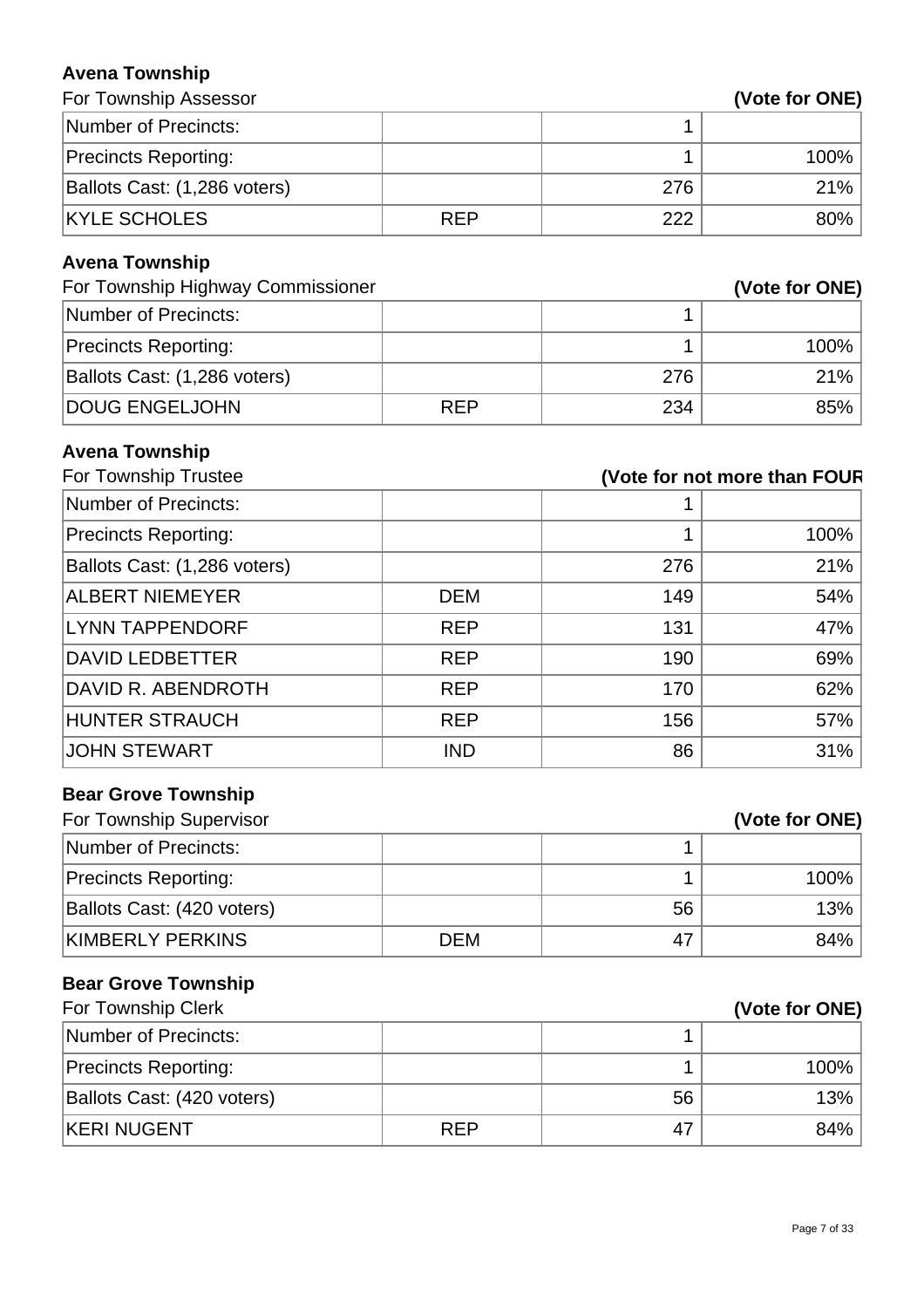#### **Bear Grove Township**

For Township Highway Commissioner **(Vote for ONE)** 

| Number of Precincts:        |            |    |         |
|-----------------------------|------------|----|---------|
| <b>Precincts Reporting:</b> |            |    | $100\%$ |
| Ballots Cast: (420 voters)  |            | 56 | 13%     |
| <b>GARY HAUPT</b>           | <b>DEM</b> | 48 | $86\%$  |

#### **Bear Grove Township**

| For Township Trustee        |            |    | (Vote for not more than FOUR |
|-----------------------------|------------|----|------------------------------|
| Number of Precincts:        |            |    |                              |
| <b>Precincts Reporting:</b> |            |    | 100%                         |
| Ballots Cast: (420 voters)  |            | 56 | 13%                          |
| <b>DARIN DUGAN</b>          | <b>REP</b> | 48 | 86%                          |
| <b>STEVE KNEBEL</b>         | <b>REP</b> | 43 | 77%                          |
| <b>JUSTIN STONE</b>         | <b>REP</b> | 32 | 57%                          |
| <b>GORDON THACKER</b>       | <b>DEM</b> | 33 | 59%                          |
| <b>BRYAN PERKINS</b>        | <b>DEM</b> | 41 | 73%                          |

# **Bear Grove Township**

| For Multi-Township Assessor |            | (Vote for ONE) |      |
|-----------------------------|------------|----------------|------|
| Number of Precincts:        |            |                |      |
| <b>Precincts Reporting:</b> |            |                | 100% |
| Ballots Cast: (420 voters)  |            | 56             | 13%  |
| <b>BETH E TARTER</b>        | <b>DEM</b> | 45             | 80%  |

# **Bowling Green Township**

| For Township Supervisor     |     |    | (Vote for ONE) |
|-----------------------------|-----|----|----------------|
| Number of Precincts:        |     |    |                |
| <b>Precincts Reporting:</b> |     |    | 100%           |
| Ballots Cast: (320 voters)  |     | 57 | 18%            |
| <b>JEANNIE MASCHER</b>      | DEM | 39 | 68%            |

# **Bowling Green Township**

| For Township Clerk          |            |    | (Vote for ONE) |
|-----------------------------|------------|----|----------------|
| Number of Precincts:        |            |    |                |
| <b>Precincts Reporting:</b> |            |    | 100%           |
| Ballots Cast: (320 voters)  |            | 57 | 18%            |
| <b>JOHN MASCHER</b>         | <b>DEM</b> | 39 | 68%            |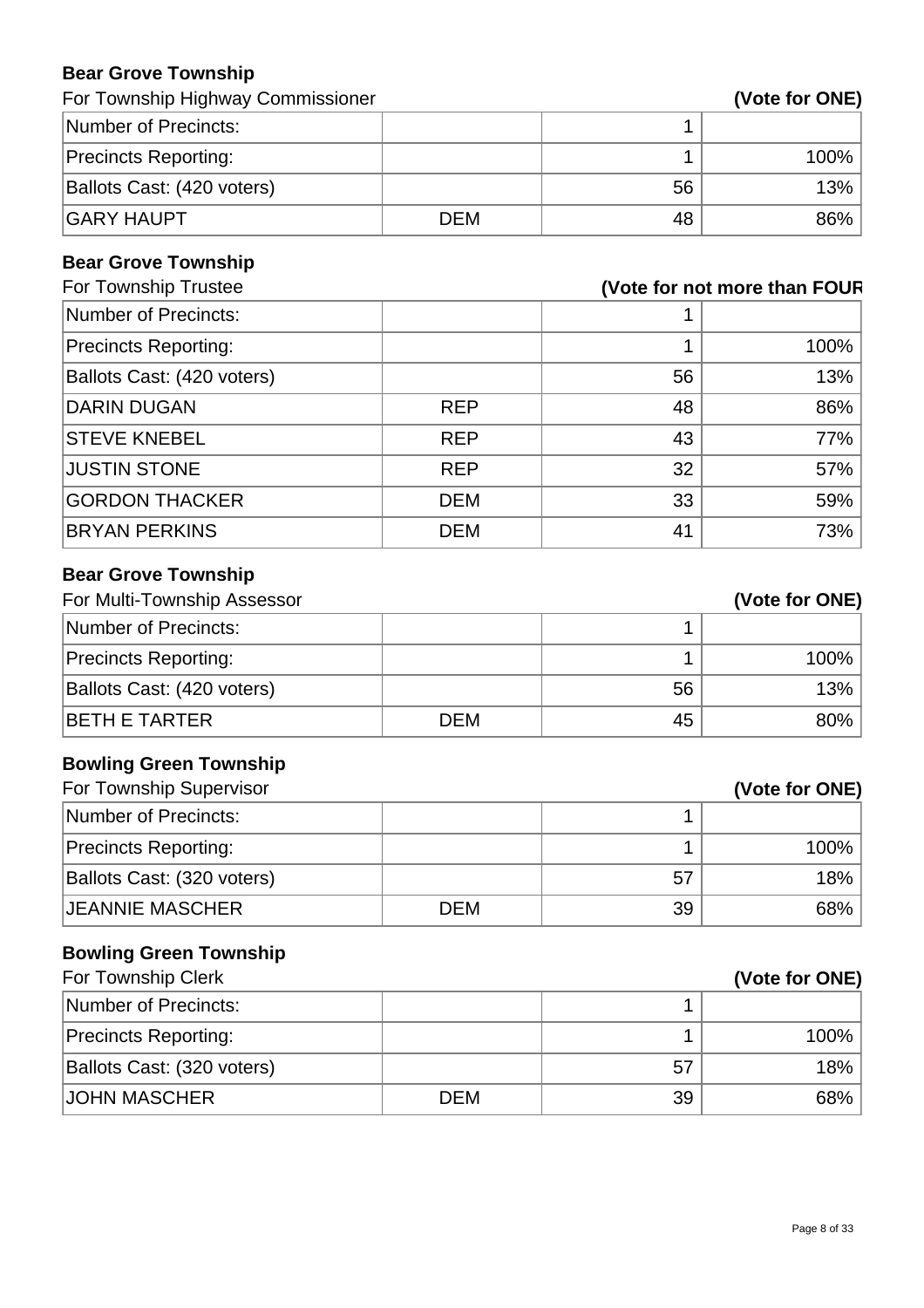#### **Bowling Green Township**

For Township Highway Commissioner **(Vote for ONE)** 

| Number of Precincts:        |            |    |         |
|-----------------------------|------------|----|---------|
| <b>Precincts Reporting:</b> |            |    | $100\%$ |
| Ballots Cast: (320 voters)  |            | 57 | 18%     |
| <b>RUSTY ROSENBERGER</b>    | <b>DEM</b> | 54 | 95%     |

#### **Bowling Green Township**

| For Township Trustee        |            |    | (Vote for not more than FOUR |
|-----------------------------|------------|----|------------------------------|
| Number of Precincts:        |            |    |                              |
| <b>Precincts Reporting:</b> |            |    | 100%                         |
| Ballots Cast: (320 voters)  |            | 57 | 18%                          |
| <b>CHARLES CROUCH</b>       | <b>DEM</b> | 45 | 79%                          |
| <b>DENNIS CHANDLER</b>      | <b>DEM</b> | 52 | 91%                          |
| <b>MATT HALL</b>            | <b>DEM</b> | 44 | 77%                          |
| <b>IVAN RHODES</b>          | <b>DEM</b> | 41 | 72%                          |

# **Bowling Green Township**

| For Multi-Township Assessor |    | (Vote for ONE) |
|-----------------------------|----|----------------|
| Number of Precincts:        |    |                |
| <b>Precincts Reporting:</b> |    | 100%           |
| Ballots Cast: (320 voters)  | 57 | 18%            |
| NO CANDIDATE                |    | $0\%$          |

# **Carson Township**

| For Township Supervisor     |            |    | (Vote for ONE) |
|-----------------------------|------------|----|----------------|
| Number of Precincts:        |            |    |                |
| <b>Precincts Reporting:</b> |            |    | $100\%$        |
| Ballots Cast: (106 voters)  |            | 52 | 49%            |
| <b>LINDA HALL</b>           | <b>DEM</b> | 43 | 83%            |

# **Carson Township**

| For Township Clerk          |            |    | (Vote for ONE) |
|-----------------------------|------------|----|----------------|
| Number of Precincts:        |            |    |                |
| <b>Precincts Reporting:</b> |            |    | 100%           |
| Ballots Cast: (106 voters)  |            | 52 | 49%            |
| <b>DEBBIE ROWCLIFFE</b>     | <b>REP</b> | 48 | 92%            |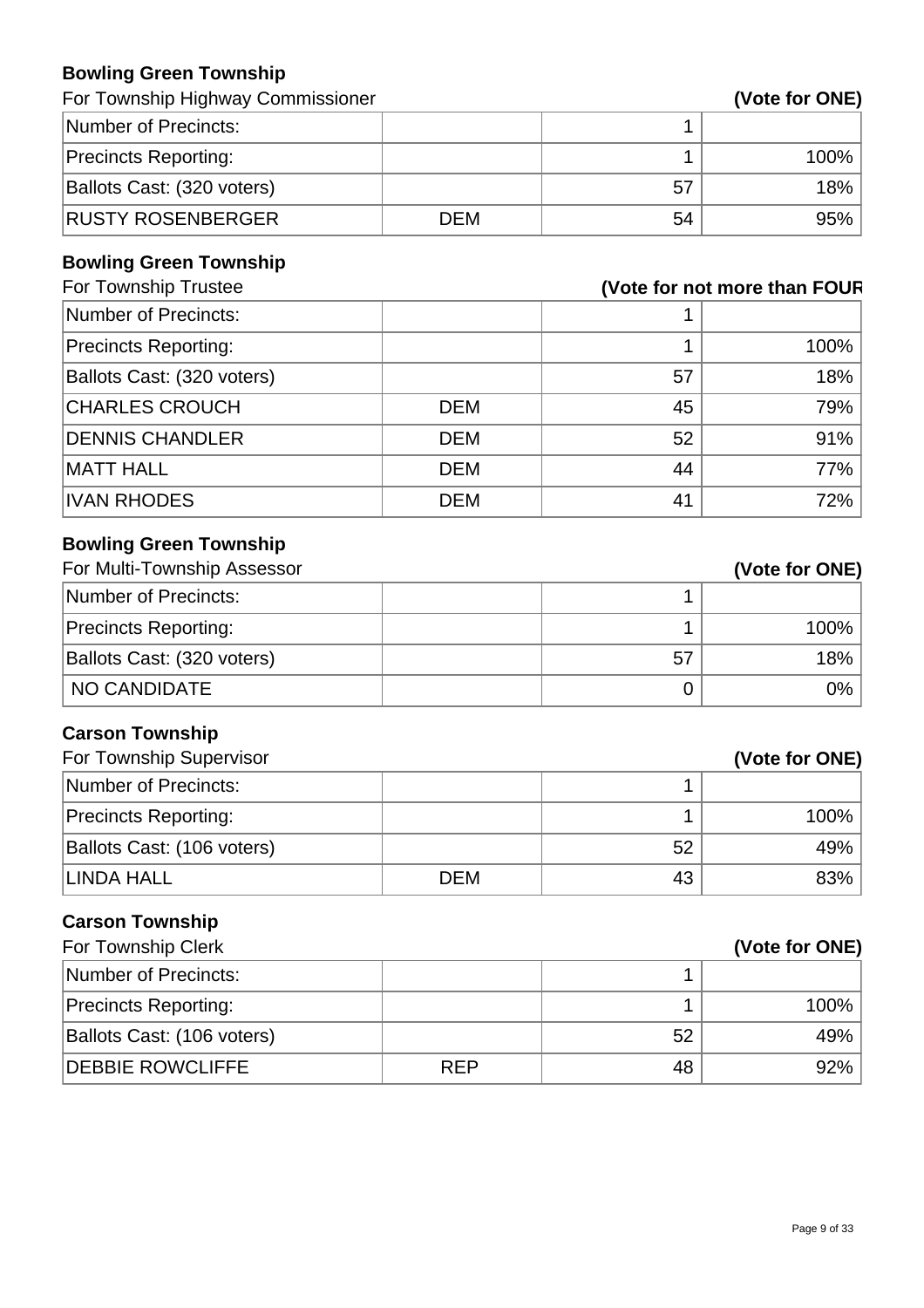#### **Carson Township**

For Township Highway Commissioner **(Vote for ONE)** 

| Number of Precincts:        |            |    |      |
|-----------------------------|------------|----|------|
| <b>Precincts Reporting:</b> |            |    | 100% |
| Ballots Cast: (106 voters)  |            | 52 | 49%  |
| <b>ROCKY KRAMER</b>         | <b>REP</b> | 22 | 42%  |
| <b>ANDY CARTER</b>          | <b>IND</b> | 30 | 58%  |

# **Carson Township**

|            |    | (Vote for not more than FOUR |
|------------|----|------------------------------|
|            |    |                              |
|            |    | 100%                         |
|            | 52 | 49%                          |
| <b>REP</b> | 36 | 69%                          |
| <b>REP</b> | 16 | 31%                          |
| <b>REP</b> | 48 | 92%                          |
| <b>REP</b> | 38 | 73%                          |
| <b>DEM</b> | 36 | 69%                          |
|            |    |                              |

# **Carson Township**

| For Multi-Township Assessor |    | (Vote for ONE) |
|-----------------------------|----|----------------|
| Number of Precincts:        |    |                |
| <b>Precincts Reporting:</b> |    | $100\%$        |
| Ballots Cast: (106 voters)  | 52 | 49%            |
| I NO CANDIDATE              |    | 0%             |

# **Hurricane Township**

| For Township Supervisor     |            |    | (Vote for ONE) |
|-----------------------------|------------|----|----------------|
| Number of Precincts:        |            |    |                |
| <b>Precincts Reporting:</b> |            |    | $100\%$        |
| Ballots Cast: (176 voters)  |            | 59 | $34\%$         |
| <b>TIM HILL</b>             | <b>DEM</b> | 50 | $85\%$         |

# **Hurricane Township**

| For Township Clerk          |            |    | (Vote for ONE) |
|-----------------------------|------------|----|----------------|
| Number of Precincts:        |            |    |                |
| <b>Precincts Reporting:</b> |            |    | 100%           |
| Ballots Cast: (176 voters)  |            | 59 | 34%            |
| <b>CINDY HICKS</b>          | <b>REP</b> | 45 | 76%            |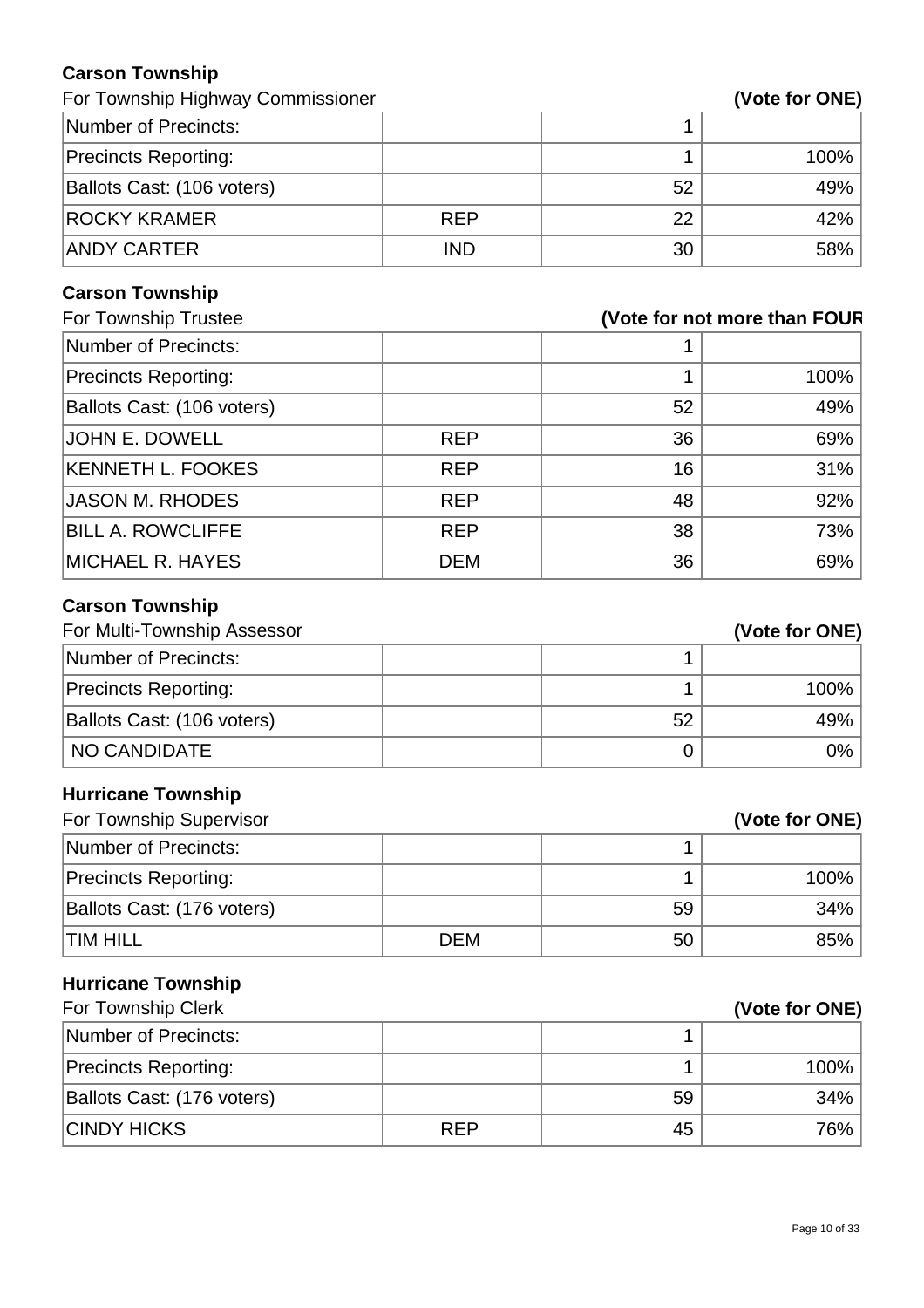#### **Hurricane Township**

For Township Highway Commissioner **(Vote 6)** and  $\mathbf{V}$ 

| Vote for ONE) |  |
|---------------|--|
|---------------|--|

| Number of Precincts:        |            |    |      |
|-----------------------------|------------|----|------|
| <b>Precincts Reporting:</b> |            |    | 100% |
| Ballots Cast: (176 voters)  |            | 59 | 34%  |
| <b>MERLE SAUNDERS</b>       | <b>DEM</b> | 37 | 63%  |
| JARED COX                   | <b>REP</b> | 21 | 36%  |

# **Hurricane Township**

| For Township Trustee<br>(Vote for not more than FOUR |    |      |
|------------------------------------------------------|----|------|
|                                                      |    |      |
|                                                      |    | 100% |
|                                                      | 59 | 34%  |
| DEM                                                  | 44 | 75%  |
| <b>DEM</b>                                           | 23 | 39%  |
| DEM                                                  | 32 | 54%  |
| <b>REP</b>                                           | 29 | 49%  |
| <b>REP</b>                                           | 46 | 78%  |
|                                                      |    |      |

# **Hurricane Township**

| For Multi-Township Assessor |            |    | (Vote for ONE) |
|-----------------------------|------------|----|----------------|
| Number of Precincts:        |            |    |                |
| <b>Precincts Reporting:</b> |            |    | 100%           |
| Ballots Cast: (176 voters)  |            | 59 | 34%            |
| <b>BETH E TARTER</b>        | <b>DEM</b> | 43 | 73%            |

# **South Hurricane Township**

| For Township Supervisor     |            |    | (Vote for ONE) |
|-----------------------------|------------|----|----------------|
| Number of Precincts:        |            |    |                |
| <b>Precincts Reporting:</b> |            |    | $100\%$        |
| Ballots Cast: (185 voters)  |            | 60 | $32\%$         |
| <b>KATHY MORELAND</b>       | <b>RFP</b> | 48 | $80\%$         |

# **South Hurricane Township**

| For Township Clerk          |            | (Vote for ONE) |      |
|-----------------------------|------------|----------------|------|
| Number of Precincts:        |            |                |      |
| <b>Precincts Reporting:</b> |            |                | 100% |
| Ballots Cast: (185 voters)  |            | 60             | 32%  |
| <b>MAGGIE NEELEY</b>        | <b>DEM</b> | 43             | 72%  |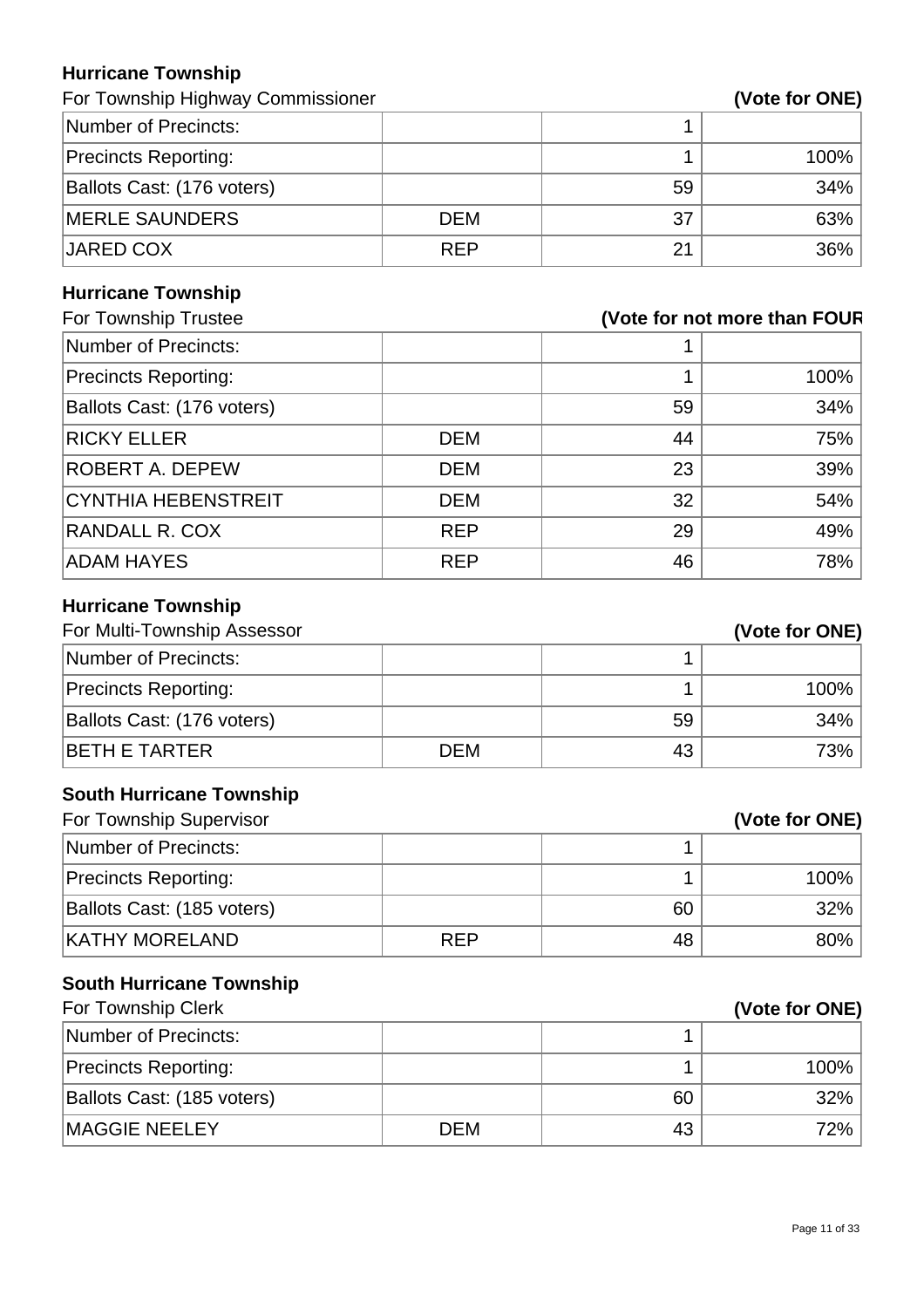#### **South Hurricane Township**

| For Township Highway Commissioner |            |    | (Vote for ONE) |
|-----------------------------------|------------|----|----------------|
| Number of Precincts:              |            |    |                |
| <b>Precincts Reporting:</b>       |            |    | $100\%$        |
| Ballots Cast: (185 voters)        |            | 60 | $32\%$         |
| <b>TIFFANY SUMMERS</b>            | <b>IND</b> | 47 | 78%            |

# **South Hurricane Township**

| For Township Trustee        | (Vote for not more than FOUR |    |      |
|-----------------------------|------------------------------|----|------|
| Number of Precincts:        |                              |    |      |
| <b>Precincts Reporting:</b> |                              |    | 100% |
| Ballots Cast: (185 voters)  |                              | 60 | 32%  |
| DALE SIEBERT                | <b>REP</b>                   | 37 | 62%  |
| <b>DENNIS VIRDEN</b>        | <b>DEM</b>                   | 33 | 55%  |
| <b>BRYAN WILLIAMS</b>       | <b>DEM</b>                   | 42 | 70%  |
| <b>CLIFFORD SNIDER</b>      | <b>DEM</b>                   | 30 | 50%  |

# **South Hurricane Township**

| For Multi-Township Assessor |            |    | (Vote for ONE) |
|-----------------------------|------------|----|----------------|
| Number of Precincts:        |            |    |                |
| <b>Precincts Reporting:</b> |            |    | 100%           |
| Ballots Cast: (185 voters)  |            | 60 | 32%            |
| IBETH E TARTER              | <b>DEM</b> | 43 | 72%            |

# **Kaskaskia Township**

| For Township Supervisor     |            |    | (Vote for ONE) |
|-----------------------------|------------|----|----------------|
| Number of Precincts:        |            |    |                |
| <b>Precincts Reporting:</b> |            |    | $100\%$        |
| Ballots Cast: (384 voters)  |            | 67 | 17%            |
| <b>HEIDI RITCHEY</b>        | <b>REP</b> | 57 | $85\%$         |

# **Kaskaskia Township**

| For Township Clerk          |            |    | (Vote for ONE) |
|-----------------------------|------------|----|----------------|
| Number of Precincts:        |            |    |                |
| <b>Precincts Reporting:</b> |            |    | 100%           |
| Ballots Cast: (384 voters)  |            | 67 | 17%            |
| THEODORE TED) MILLER        | <b>REP</b> | 59 | 88%            |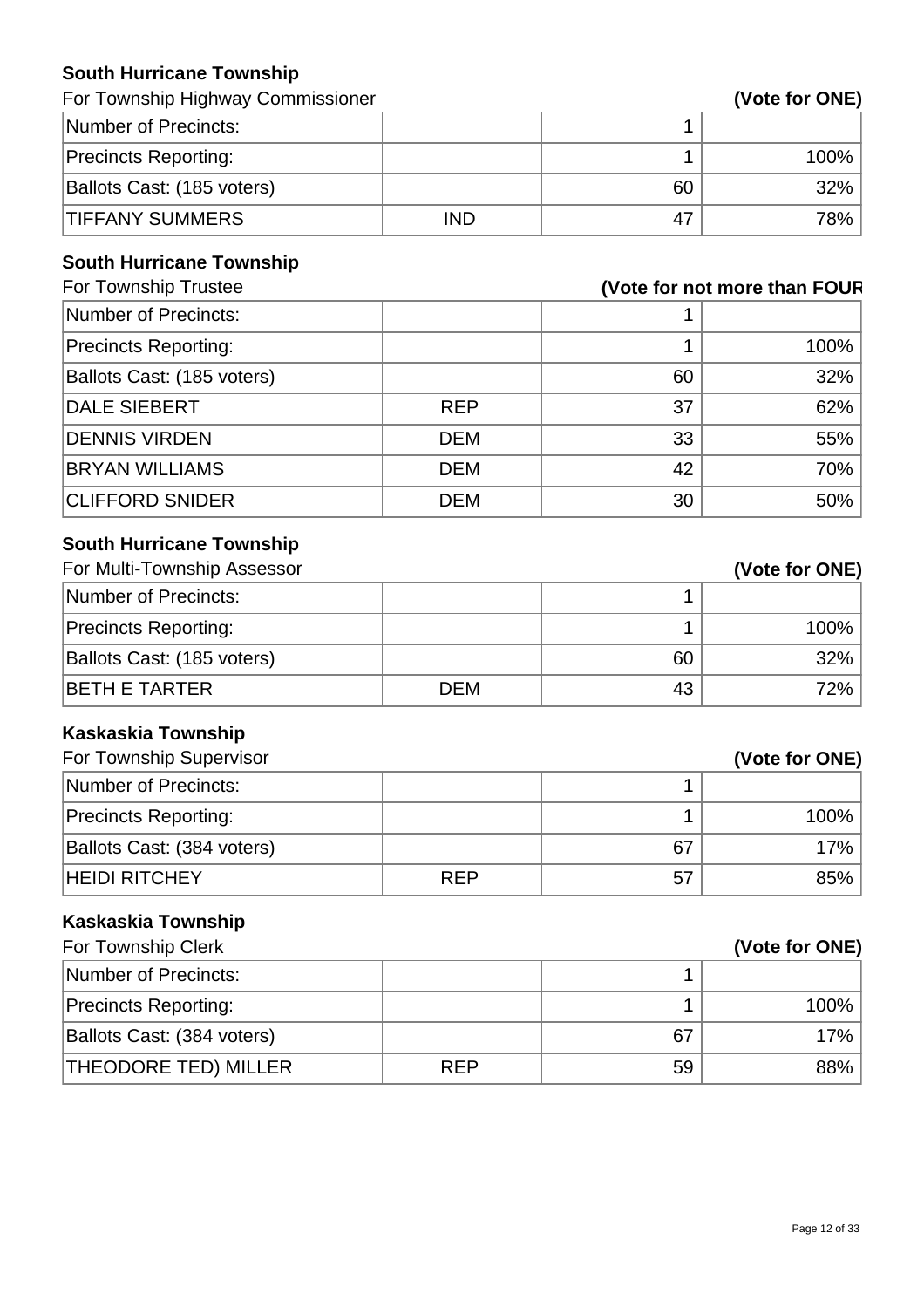#### **Kaskaskia Township**

For Township Highway Commissioner **(Vote for ONE)** 

| Number of Precincts:        |            |    |      |
|-----------------------------|------------|----|------|
| <b>Precincts Reporting:</b> |            |    | 100% |
| Ballots Cast: (384 voters)  |            | 67 | 17%  |
| <b>JERRY MAYS</b>           | <b>REP</b> | 36 | 54%  |
| <b>JESSIE J. RITCHEY</b>    | <b>IND</b> | 30 | 45%  |

# **Kaskaskia Township**

| For Township Trustee        | (Vote for not more than FOUR |    |      |
|-----------------------------|------------------------------|----|------|
| Number of Precincts:        |                              |    |      |
| <b>Precincts Reporting:</b> |                              |    | 100% |
| Ballots Cast: (384 voters)  |                              | 67 | 17%  |
| <b>JACK RICHARDS</b>        | <b>REP</b>                   | 52 | 78%  |
| <b>BRADLEY GRANDT</b>       | <b>REP</b>                   | 48 | 72%  |
| <b>JOHN MILLER</b>          | <b>REP</b>                   | 46 | 69%  |
| <b>GREG SCHAAL</b>          | <b>REP</b>                   | 49 | 73%  |

# **Kaskaskia Township**

| For Multi-Township Assessor |    | (Vote for ONE) |
|-----------------------------|----|----------------|
| Number of Precincts:        |    |                |
| <b>Precincts Reporting:</b> |    | 100%           |
| Ballots Cast: (384 voters)  | 67 | 17%            |
| NO CANDIDATE                |    | 0%             |

# **LaClede Township**

| For Township Supervisor     |            |     | (Vote for ONE) |
|-----------------------------|------------|-----|----------------|
| Number of Precincts:        |            |     |                |
| <b>Precincts Reporting:</b> |            |     | 100%           |
| Ballots Cast: (582 voters)  |            | 105 | $18\%$         |
| <b>BARB SCHAAL</b>          | <b>RFP</b> | 98  | 93%            |

# **LaClede Township**

| For Township Clerk          |            |     | (Vote for ONE) |
|-----------------------------|------------|-----|----------------|
| Number of Precincts:        |            |     |                |
| <b>Precincts Reporting:</b> |            |     | 100%           |
| Ballots Cast: (582 voters)  |            | 105 | 18%            |
| JANET ROBERTS               | <b>REP</b> | 97  | 92%            |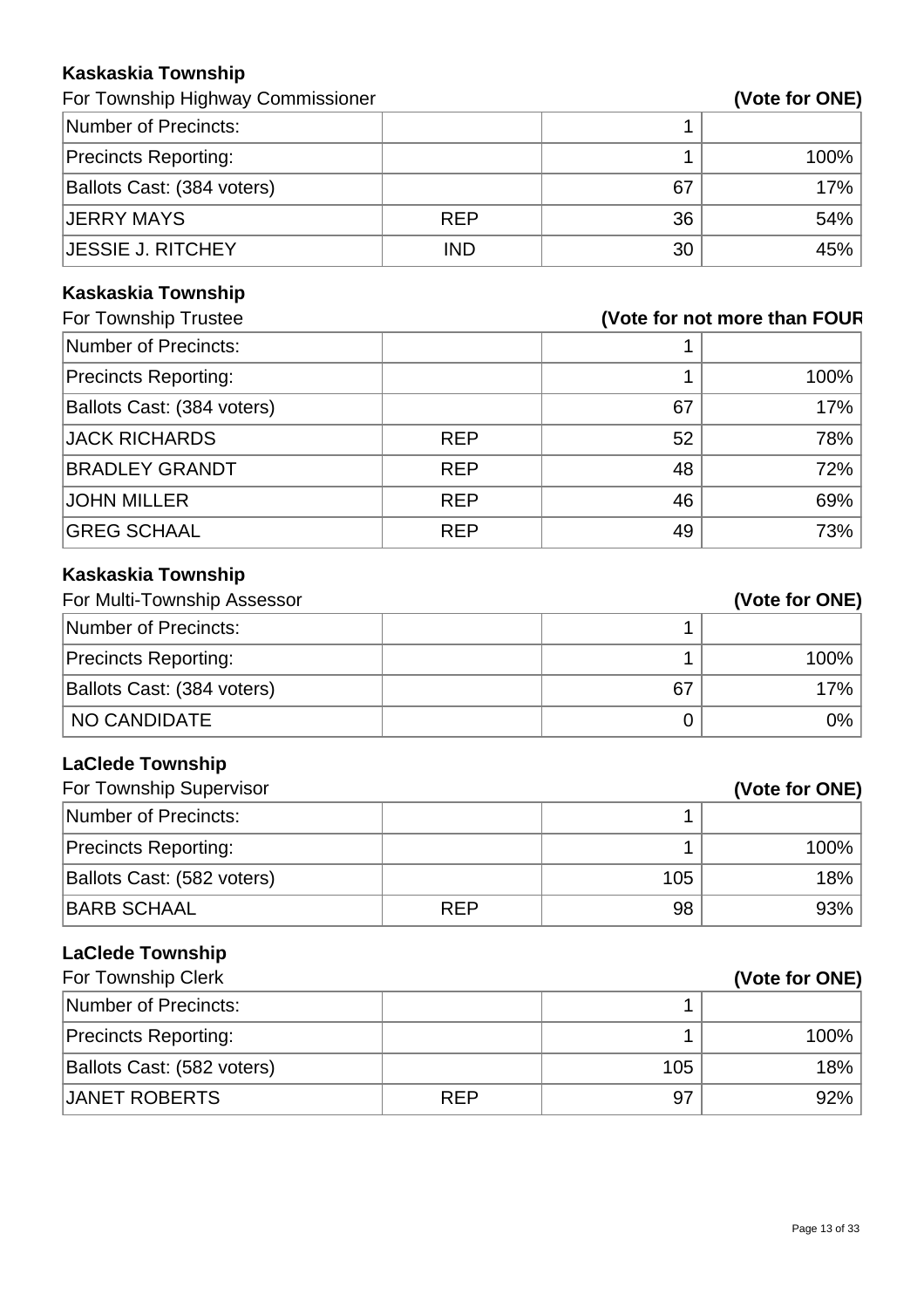# **LaClede Township**

| For Township Highway Commissioner |  |
|-----------------------------------|--|
|-----------------------------------|--|

| For Township Highway Commissioner |            |     | (Vote for ONE) |
|-----------------------------------|------------|-----|----------------|
| Number of Precincts:              |            |     |                |
| <b>Precincts Reporting:</b>       |            |     | 100%           |
| Ballots Cast: (582 voters)        |            | 105 | 18%            |
| <b>LELAND "TEED" MCGUIRE</b>      | <b>RFP</b> | 96  | 91%            |

# **LaClede Township**

| For Township Trustee        | (Vote for not more than FOUR |     |      |
|-----------------------------|------------------------------|-----|------|
| Number of Precincts:        |                              |     |      |
| <b>Precincts Reporting:</b> |                              |     | 100% |
| Ballots Cast: (582 voters)  |                              | 105 | 18%  |
| <b>BILL KREKE</b>           | <b>DEM</b>                   | 73  | 70%  |
| <b>KEVIN ROBERTS</b>        | <b>REP</b>                   | 87  | 83%  |
| <b>KEITH KRAMER</b>         | <b>REP</b>                   | 87  | 83%  |
| <b>KEVIN JAHRAUS</b>        | <b>REP</b>                   | 83  | 79%  |

# **LaClede Township**

| For Multi-Township Assessor |     | (Vote for ONE) |
|-----------------------------|-----|----------------|
| Number of Precincts:        |     |                |
| <b>Precincts Reporting:</b> |     | 100%           |
| Ballots Cast: (582 voters)  | 105 | 18%            |
| <b>NO CANDIDATE</b>         |     | $0\%$          |

# **Lone Grove Township**

| For Township Supervisor     |            |    | (Vote for ONE) |
|-----------------------------|------------|----|----------------|
| Number of Precincts:        |            |    |                |
| <b>Precincts Reporting:</b> |            |    | $100\%$        |
| Ballots Cast: (448 voters)  |            | 52 | $12\%$         |
| <b>SHAWN LOTZ</b>           | <b>REP</b> | 47 | $90\%$         |

# **Lone Grove Township**

| For Township Clerk          |            |    | (Vote for ONE) |
|-----------------------------|------------|----|----------------|
| Number of Precincts:        |            |    |                |
| <b>Precincts Reporting:</b> |            |    | 100%           |
| Ballots Cast: (448 voters)  |            | 52 | 12%            |
| <b>DELORES LODY) MAGNUS</b> | <b>REP</b> | 49 | 94%            |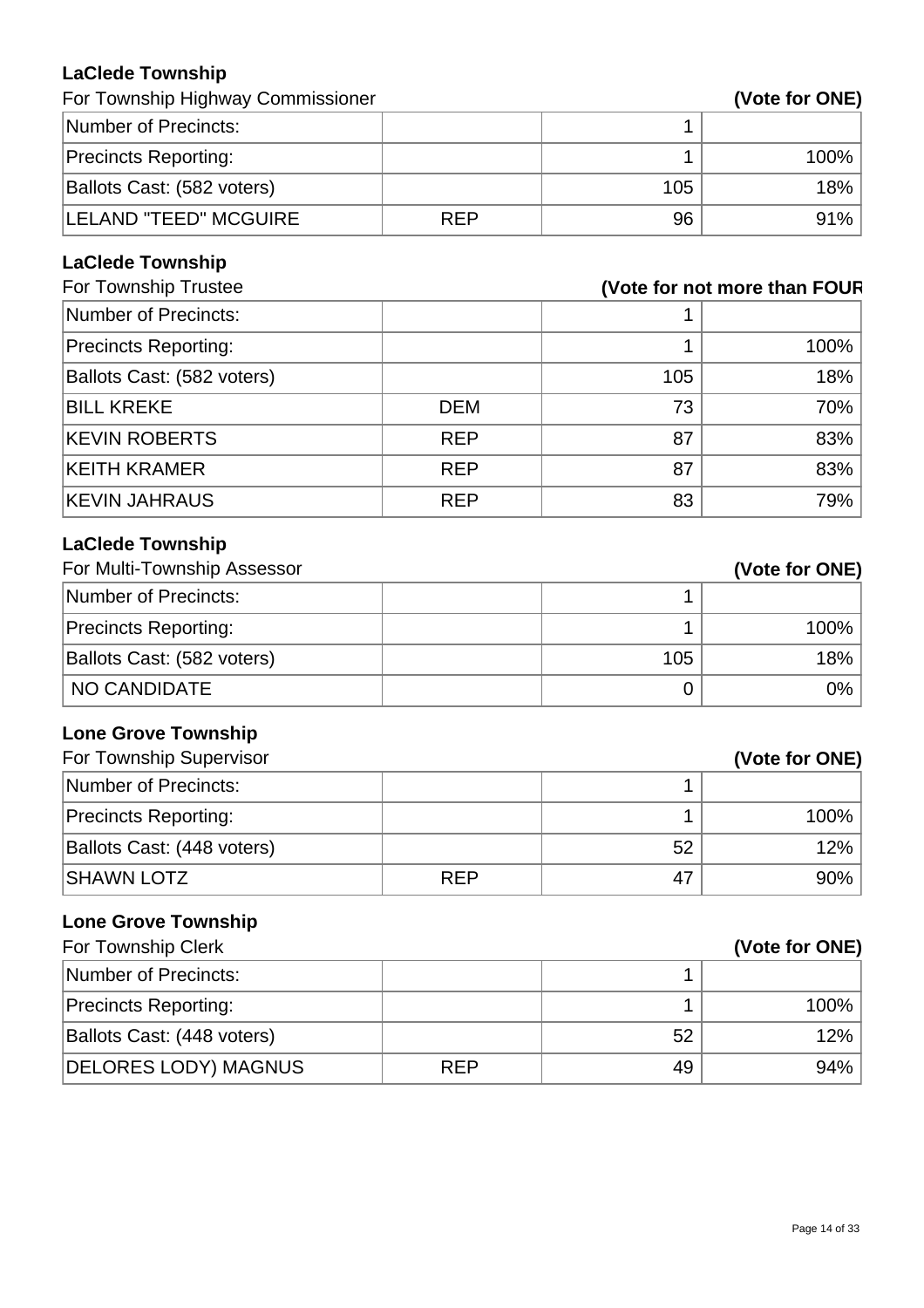# **Lone Grove Township**

For Township Highway Commissioner **(Vote for ONE)** 

| Number of Precincts:        |            |    |         |
|-----------------------------|------------|----|---------|
| <b>Precincts Reporting:</b> |            |    | $100\%$ |
| Ballots Cast: (448 voters)  |            | 52 | 12%     |
| <b>DANE HARPSTER</b>        | <b>RFP</b> | 49 | $94\%$  |

#### **Lone Grove Township**

| For Township Trustee        | (Vote for not more than FOUR |    |      |
|-----------------------------|------------------------------|----|------|
| Number of Precincts:        |                              |    |      |
| <b>Precincts Reporting:</b> |                              |    | 100% |
| Ballots Cast: (448 voters)  |                              | 52 | 12%  |
| <b>CURTIS JENNE</b>         | <b>REP</b>                   | 47 | 90%  |
| <b>ALLEN MAGNUS</b>         | <b>REP</b>                   | 49 | 94%  |
| <b>REGGIE GRANDT</b>        | <b>REP</b>                   | 49 | 94%  |
| <b>DENNIS SCHAAL</b>        | <b>REP</b>                   | 47 | 90%  |

# **Lone Grove Township**

| For Multi-Township Assessor |    | (Vote for ONE) |
|-----------------------------|----|----------------|
| Number of Precincts:        |    |                |
| <b>Precincts Reporting:</b> |    | 100%           |
| Ballots Cast: (448 voters)  | 52 | 12%            |
| NO CANDIDATE                |    | $0\%$          |

# **Loudon Township**

| For Township Supervisor     |            |    | (Vote for ONE) |
|-----------------------------|------------|----|----------------|
| Number of Precincts:        |            |    |                |
| <b>Precincts Reporting:</b> |            |    | $100\%$        |
| Ballots Cast: (648 voters)  |            | 96 | 15%            |
| LINDA RADLOFF               | <b>DEM</b> | 79 | $82\%$         |

# **Loudon Township**

| For Township Clerk          |            |    | (Vote for ONE) |
|-----------------------------|------------|----|----------------|
| Number of Precincts:        |            |    |                |
| <b>Precincts Reporting:</b> |            |    | 100%           |
| Ballots Cast: (648 voters)  |            | 96 | 15%            |
| <b>BRAD WRIGHT</b>          | <b>DEM</b> | 71 | 74%            |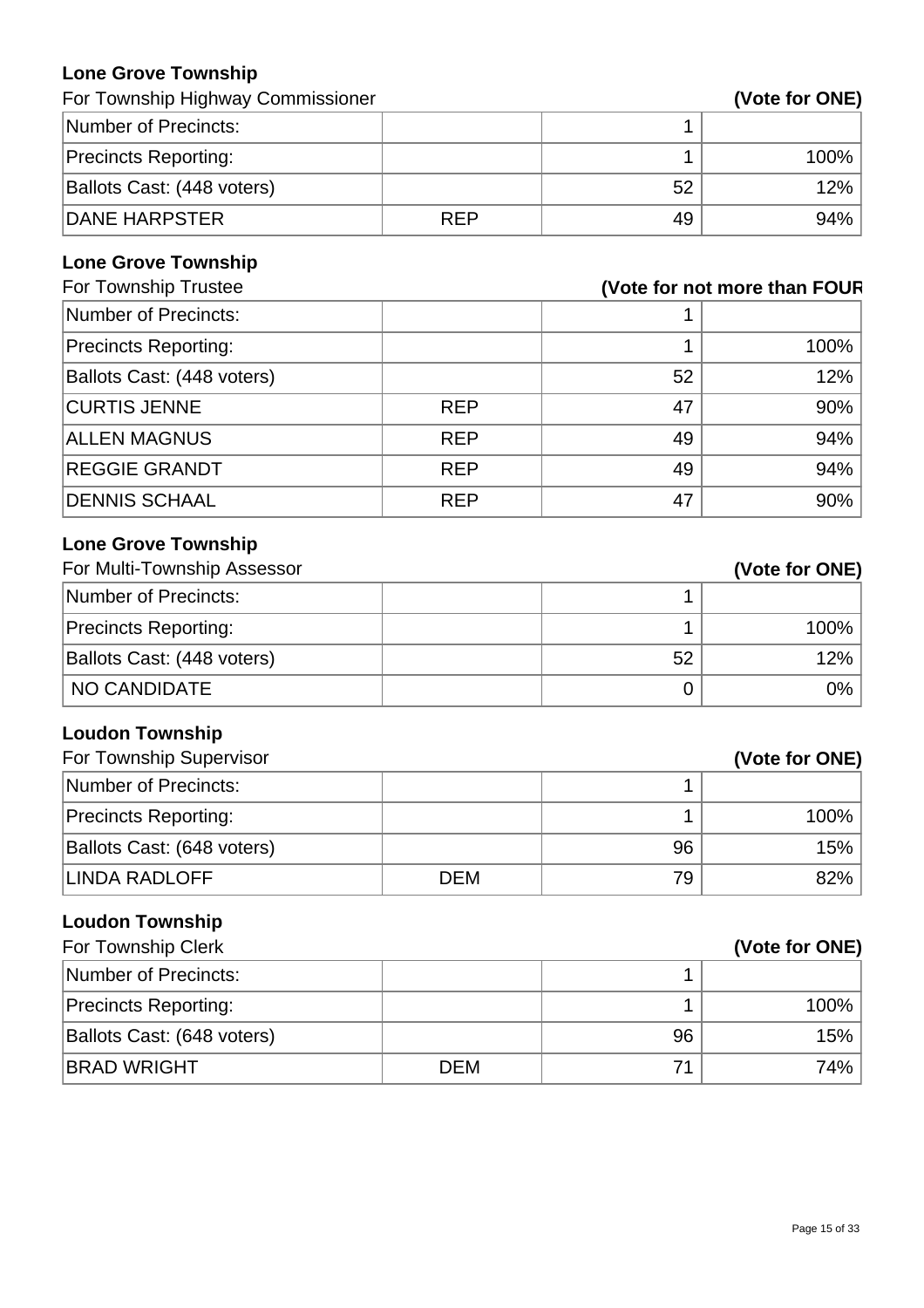#### **Loudon Township**

| For Township Highway Commissioner |            |    | (Vote for ONE) |
|-----------------------------------|------------|----|----------------|
| Number of Precincts:              |            |    |                |
| <b>Precincts Reporting:</b>       |            |    | $100\%$        |
| Ballots Cast: (648 voters)        |            | 96 | 15%            |
| ROBERT MARK REED                  | <b>REP</b> | 90 | 94%            |

# **Loudon Township**

| For Township Trustee        | (Vote for not more than FOUR |    |      |
|-----------------------------|------------------------------|----|------|
| Number of Precincts:        |                              |    |      |
| <b>Precincts Reporting:</b> |                              |    | 100% |
| Ballots Cast: (648 voters)  |                              | 96 | 15%  |
| JACOB SAPP                  | <b>REP</b>                   | 82 | 85%  |
| <b>MONTE SUMMERS</b>        | <b>REP</b>                   | 76 | 79%  |
| <b>TREY WRIGHT</b>          | <b>REP</b>                   | 83 | 86%  |
| <b>JASON HIMES</b>          | <b>REP</b>                   | 81 | 84%  |

# **Loudon Township**

| For Multi-Township Assessor |    | (Vote for ONE) |
|-----------------------------|----|----------------|
| Number of Precincts:        |    |                |
| <b>Precincts Reporting:</b> |    | 100%           |
| Ballots Cast: (648 voters)  | 96 | $15\%$ .       |
| NO CANDIDATE                |    | 0%             |

# **Otego Township**

| For Township Supervisor     |            |    | (Vote for ONE) |
|-----------------------------|------------|----|----------------|
| Number of Precincts:        |            |    |                |
| <b>Precincts Reporting:</b> |            |    | $100\%$        |
| Ballots Cast: (912 voters)  |            | 80 | $9\%$          |
| <b>JON WASHBURN</b>         | <b>REP</b> |    | $96\%$         |

# **Otego Township**

| For Township Clerk          |            |    | (Vote for ONE) |
|-----------------------------|------------|----|----------------|
| Number of Precincts:        |            |    |                |
| <b>Precincts Reporting:</b> |            |    | $100\%$        |
| Ballots Cast: (912 voters)  |            | 80 | $9\%$          |
| <b>JACK SHELTON</b>         | <b>REP</b> | 75 | $94\%$         |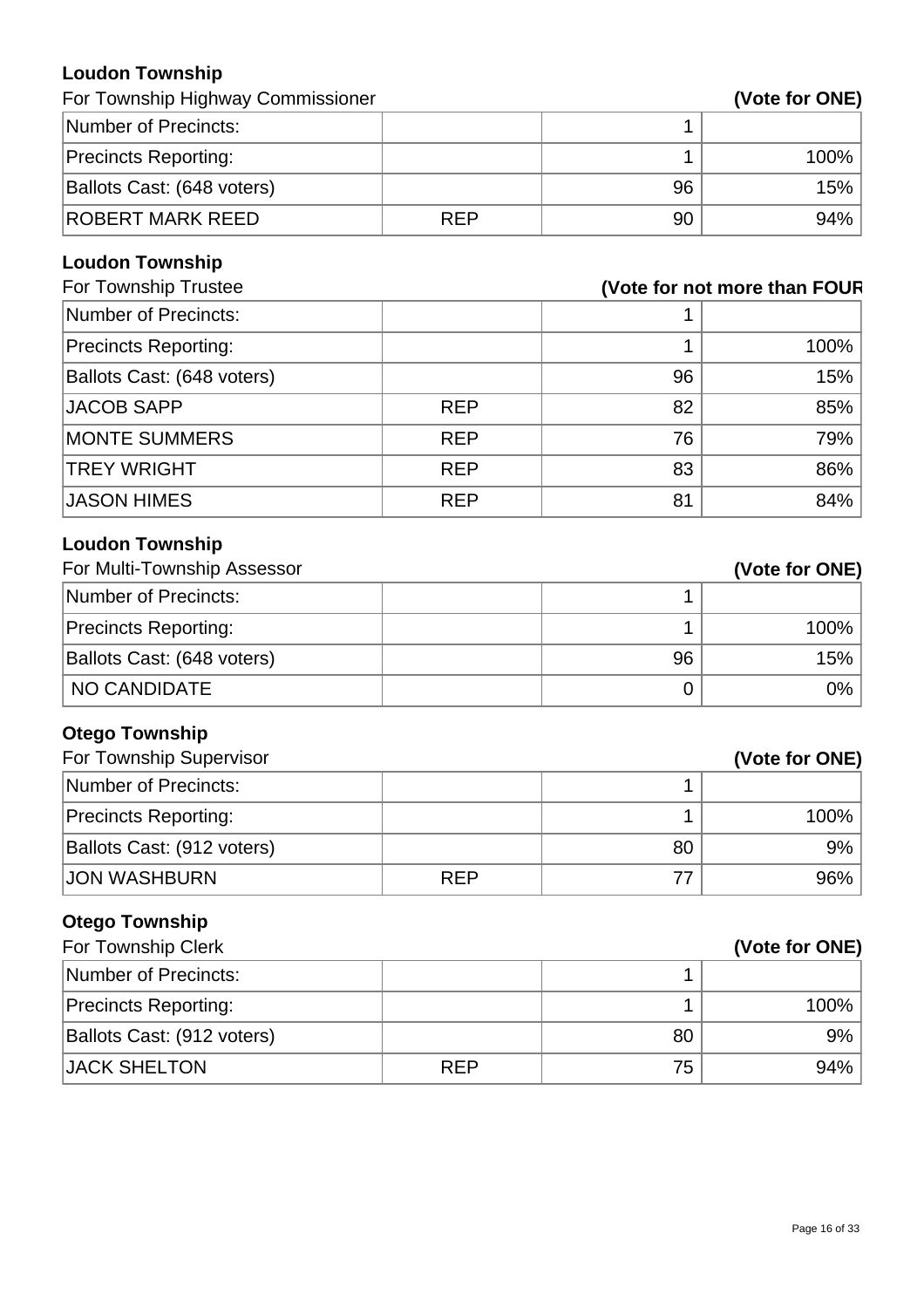# **Otego Township**

| For Township Highway Commissioner |            |    | (Vote for ONE) |
|-----------------------------------|------------|----|----------------|
| Number of Precincts:              |            |    |                |
| <b>Precincts Reporting:</b>       |            |    | 100%           |
| Ballots Cast: (912 voters)        |            | 80 | 9%             |
| <b>KENNY GARRISON</b>             | <b>REP</b> | 76 | 95%            |

# **Otego Township**

| For Township Trustee        |            |    | (Vote for not more than FOUR |
|-----------------------------|------------|----|------------------------------|
| Number of Precincts:        |            |    |                              |
| <b>Precincts Reporting:</b> |            |    | 100%                         |
| Ballots Cast: (912 voters)  |            | 80 | 9%                           |
| <b>JUDY HOOVER</b>          | <b>REP</b> | 68 | 85%                          |
| <b>LEAH WASHBURN</b>        | <b>REP</b> | 69 | 86%                          |
| <b>LAURA WILLMS</b>         | <b>REP</b> | 75 | 94%                          |
| <b>TONY WOLLIN</b>          | <b>REP</b> | 64 | 80%                          |

# **Otego Township**

| For Multi-Township Assessor |    | (Vote for ONE) |
|-----------------------------|----|----------------|
| Number of Precincts:        |    |                |
| <b>Precincts Reporting:</b> |    | 100%           |
| Ballots Cast: (912 voters)  | 80 | 9%             |
| <b>NO CANDIDATE</b>         |    | 0%             |

# **Pope Township**

| For Township Supervisor     |     |    | (Vote for ONE) |
|-----------------------------|-----|----|----------------|
| Number of Precincts:        |     |    |                |
| <b>Precincts Reporting:</b> |     |    | $100\%$        |
| Ballots Cast: (169 voters)  |     | 87 | 51%            |
| <b>ELIZABETH ROBB</b>       | DEM | 72 | 83%            |

#### **Pope Township**

| For Township Clerk          |            | (Vote for ONE) |      |
|-----------------------------|------------|----------------|------|
| Number of Precincts:        |            |                |      |
| <b>Precincts Reporting:</b> |            |                | 100% |
| Ballots Cast: (169 voters)  |            | 87             | 51%  |
| <b>MICHELLE CAIN</b>        | <b>REP</b> | 68             | 78%  |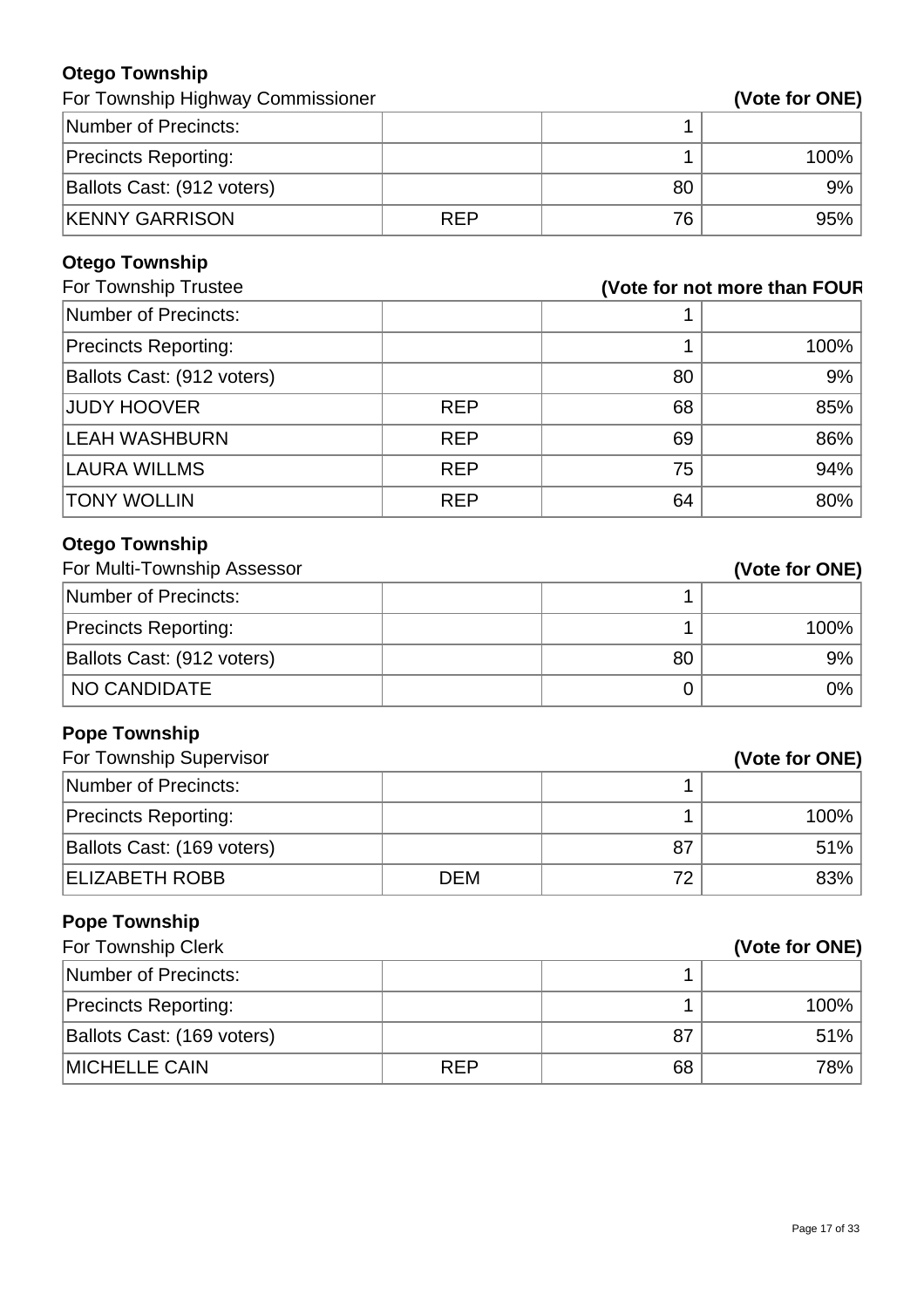#### **Pope Township**

For Township Highway Commissioner **(Vote for ONE)** 

| Number of Precincts:        |            |    |      |
|-----------------------------|------------|----|------|
| <b>Precincts Reporting:</b> |            |    | 100% |
| Ballots Cast: (169 voters)  |            | 87 | 51%  |
| C. WESLEY CAIN              | <b>DEM</b> | 49 | 56%  |
| JOHN PAUL VOSHOLLER         | <b>REP</b> | 37 | 43%  |

# **Pope Township**

| (Vote for not more than FOUR |    |      |
|------------------------------|----|------|
|                              |    |      |
|                              |    | 100% |
|                              | 87 | 51%  |
| <b>DEM</b>                   | 65 | 75%  |
| <b>DEM</b>                   | 47 | 54%  |
| <b>DEM</b>                   | 59 | 68%  |
| <b>DEM</b>                   | 49 | 56%  |
| <b>REP</b>                   | 54 | 62%  |
|                              |    |      |

# **Pope Township**

| For Multi-Township Assessor |    | (Vote for ONE) |
|-----------------------------|----|----------------|
| Number of Precincts:        |    |                |
| <b>Precincts Reporting:</b> |    | 100%           |
| Ballots Cast: (169 voters)  | 87 | 51%            |
| I NO CANDIDATE              |    | 0%             |

# **Ramsey Township**

| For Township Supervisor      |            | (Vote for ONE) |        |
|------------------------------|------------|----------------|--------|
| Number of Precincts:         |            |                |        |
| <b>Precincts Reporting:</b>  |            |                | 100%   |
| Ballots Cast: (1,131 voters) |            | 305            | $27\%$ |
| <b>MARYALICE ESTES</b>       | <b>IND</b> | 248            | 81%    |

# **Ramsey Township**

| For Township Clerk           |            |     | (Vote for ONE) |
|------------------------------|------------|-----|----------------|
| Number of Precincts:         |            |     |                |
| <b>Precincts Reporting:</b>  |            |     | 100%           |
| Ballots Cast: (1,131 voters) |            | 305 | 27%            |
| <b>STEVE LAY</b>             | <b>DEM</b> | 251 | 82%            |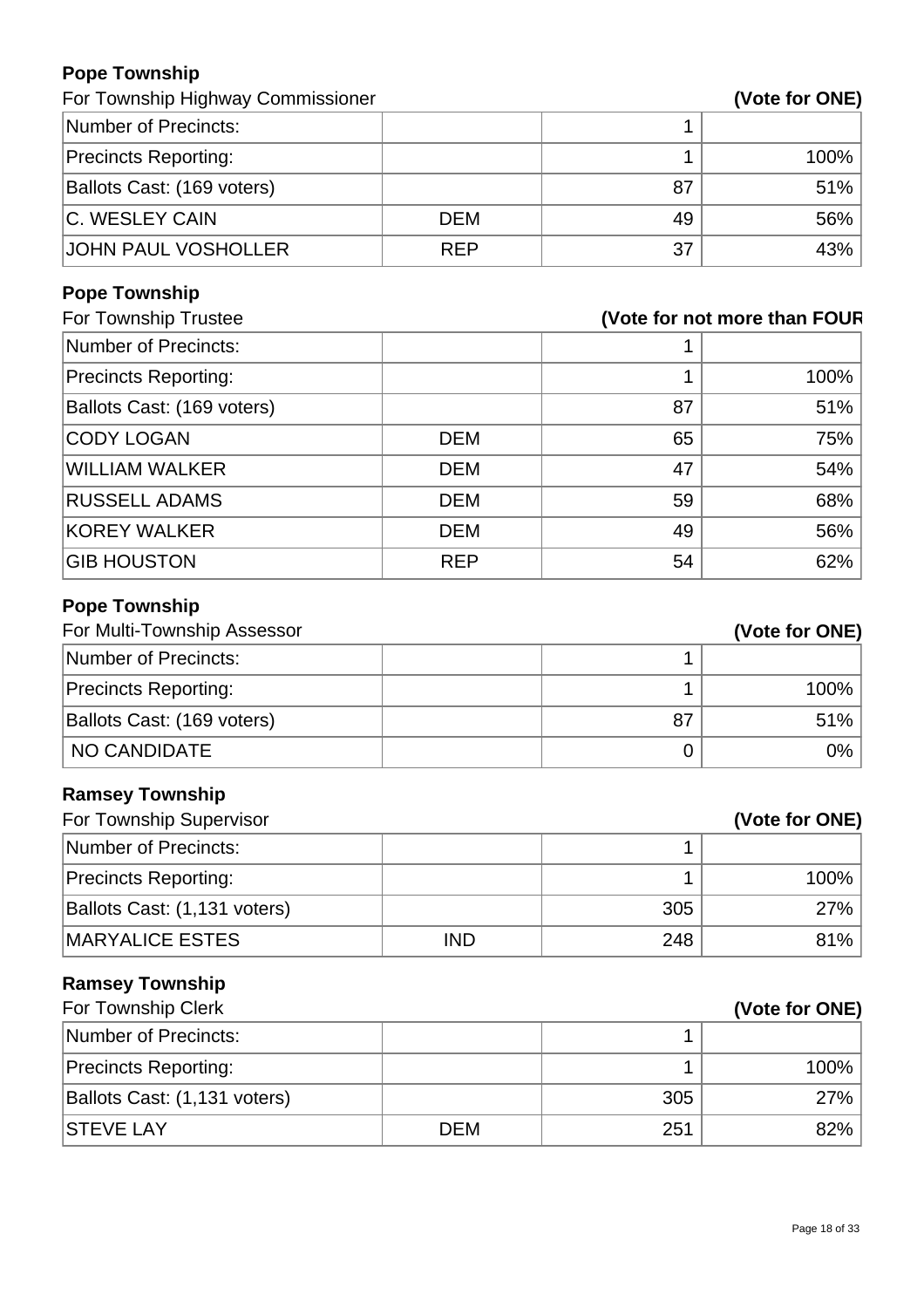# **Ramsey Township**

|  | (Vote for ONE) |
|--|----------------|
|  |                |

| For Township Assessor             |            |                              | (Vote for ONE) |
|-----------------------------------|------------|------------------------------|----------------|
| <b>Number of Precincts:</b>       |            | 1                            |                |
| <b>Precincts Reporting:</b>       |            | 1                            | 100%           |
| Ballots Cast: (1,131 voters)      |            | 305                          | 27%            |
| <b>KENNY JOE COOK</b>             | <b>DEM</b> | 231                          | 76%            |
| <b>Ramsey Township</b>            |            |                              |                |
| For Township Highway Commissioner |            |                              | (Vote for ONE) |
| <b>Number of Precincts:</b>       |            | 1                            |                |
| <b>Precincts Reporting:</b>       |            | 1                            | 100%           |
| Ballots Cast: (1,131 voters)      |            | 305                          | 27%            |
| <b>RICHARD THULL</b>              | <b>DEM</b> | 254                          | 83%            |
| <b>Ramsey Township</b>            |            |                              |                |
| For Township Trustee              |            | (Vote for not more than FOUR |                |
| <b>Number of Precincts:</b>       |            |                              |                |
| <b>Precincts Reporting:</b>       |            | 1                            | 100%           |
| Ballots Cast: (1,131 voters)      |            | 305                          | 27%            |
| <b>CATHERINE CUNNINGHAM</b>       | <b>DEM</b> | 183                          | 60%            |
| <b>ROGER SARGENT</b>              | <b>DEM</b> | 102                          | 33%            |
| <b>BEN HORTENSTINE</b>            | <b>DEM</b> | 211                          | 69%            |
| <b>SHANE HADLEY</b>               | <b>DEM</b> | 197                          | 65%            |
| <b>Sefton Township</b>            |            |                              |                |
| For Township Supervisor           |            |                              | (Vote for ONE) |
| <b>Number of Precincts:</b>       |            | $\mathbf 1$                  |                |
| <b>Precincts Reporting:</b>       |            | 1                            | 100%           |
| Ballots Cast: (415 voters)        |            | 70                           | 17%            |
| <b>ALICE DAVIS-STEWART</b>        | <b>DEM</b> | 50                           | 71%            |
| <b>Sefton Township</b>            |            |                              |                |
| For Township Clerk                |            |                              | (Vote for ONE) |
| <b>Number of Precincts:</b>       |            | 1                            |                |
| <b>Precincts Reporting:</b>       |            | 1                            | 100%           |
| Ballots Cast: (415 voters)        |            | 70                           | 17%            |
| LINDA R. CUNNINGHAM               | <b>REP</b> | 58                           | 83%            |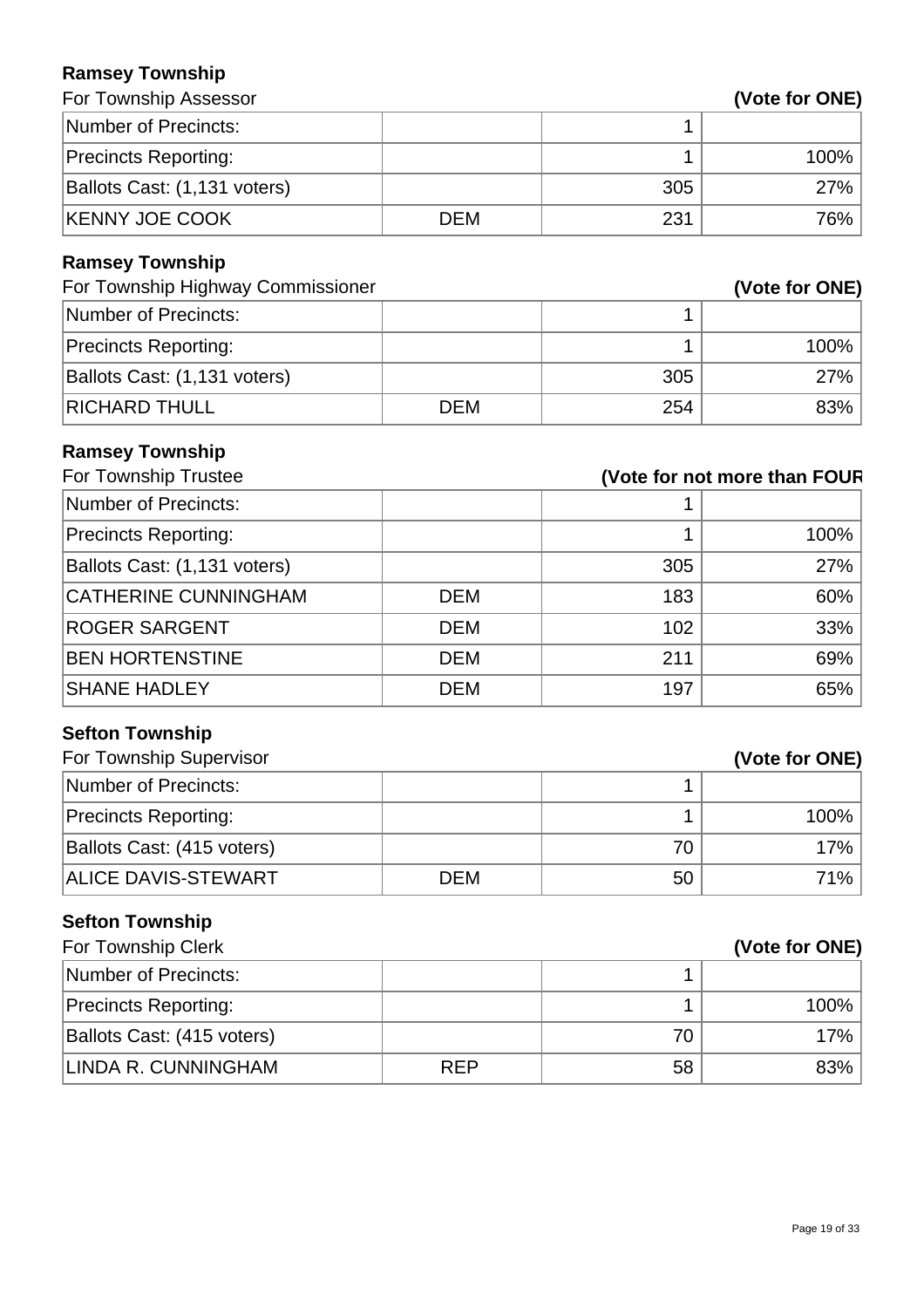# **Sefton Township**

| For Township Highway Commissioner | (Vote for ONE) |
|-----------------------------------|----------------|
|-----------------------------------|----------------|

| Number of Precincts:        |     |    |         |
|-----------------------------|-----|----|---------|
| <b>Precincts Reporting:</b> |     |    | $100\%$ |
| Ballots Cast: (415 voters)  |     | 70 | 17%     |
| <b>GARY L. SMITH</b>        | DEM | 62 | $89\%$  |

# **Sefton Township**

| For Township Trustee        | (Vote for not more than FOUR |    |      |
|-----------------------------|------------------------------|----|------|
| Number of Precincts:        |                              |    |      |
| <b>Precincts Reporting:</b> |                              |    | 100% |
| Ballots Cast: (415 voters)  |                              | 70 | 17%  |
| <b>TRAVIS L. STEWART</b>    | <b>DEM</b>                   | 42 | 60%  |
| <b>RUSSELL SPRINGMAN</b>    | <b>DEM</b>                   | 49 | 70%  |
| <b>STEVEN W. BEHRENDS</b>   | <b>REP</b>                   | 60 | 86%  |
| <b>CLINT FEEZEL</b>         | <b>REP</b>                   | 58 | 83%  |

# **Sefton Township**

| For Multi-Township Assessor |    | (Vote for ONE) |
|-----------------------------|----|----------------|
| Number of Precincts:        |    |                |
| <b>Precincts Reporting:</b> |    | 100%           |
| Ballots Cast: (415 voters)  | 70 | 17%            |
| NO CANDIDATE                |    | 0%             |

# **Seminary Township**

| For Township Supervisor     |            |     | (Vote for ONE) |
|-----------------------------|------------|-----|----------------|
| Number of Precincts:        |            |     |                |
| <b>Precincts Reporting:</b> |            |     | $100\%$        |
| Ballots Cast: (399 voters)  |            | 116 | 29%            |
| <b>BRUCE SASSE</b>          | <b>DEM</b> | 53  | 46%            |
| <b>RUTH ANN CASEY</b>       | <b>IND</b> | 60  | $52\%$         |

# **Seminary Township**

| For Township Clerk          |            | (Vote for ONE) |      |
|-----------------------------|------------|----------------|------|
| Number of Precincts:        |            |                |      |
| <b>Precincts Reporting:</b> |            |                | 100% |
| Ballots Cast: (399 voters)  |            | 116            | 29%  |
| <b>MARY PENNINGTON</b>      | <b>DEM</b> | 43             | 37%  |
| <b>JOELYN COLLINS</b>       | <b>REP</b> | 69             | 59%  |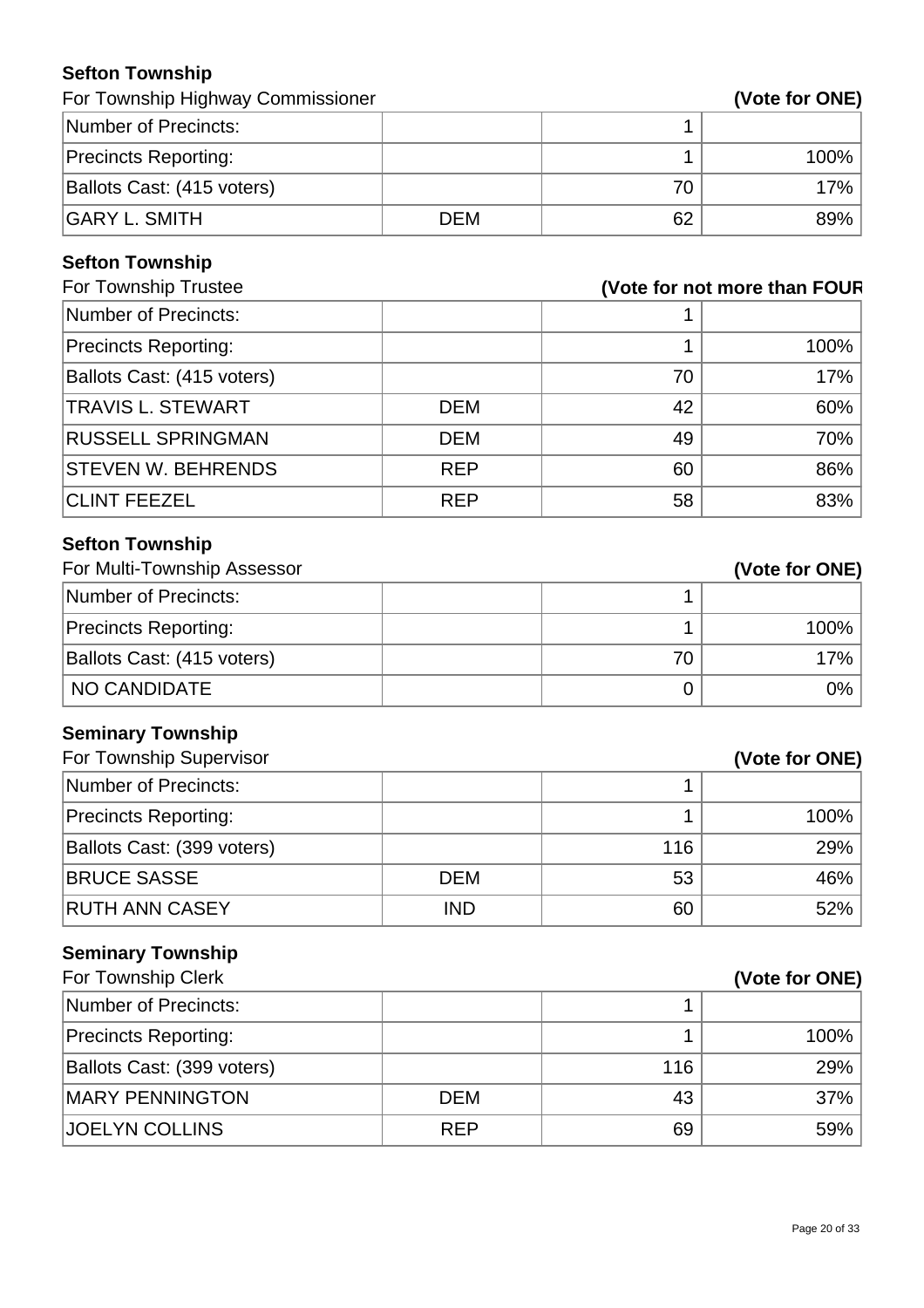#### **Seminary Township**

For Township Highway Commissioner **(Vote 7)** and  $\mathbf{C}$ 

| Vote for ONE) |  |
|---------------|--|
|---------------|--|

| Number of Precincts:        |            |     |      |
|-----------------------------|------------|-----|------|
| <b>Precincts Reporting:</b> |            |     | 100% |
| Ballots Cast: (399 voters)  |            | 116 | 29%  |
| <b>CHRIS SMITH</b>          | <b>REP</b> | 38  | 33%  |
| <b>RANDY LONG</b>           | <b>IND</b> | 77  | 66%  |

# **Seminary Township**

| For Township Trustee        | (Vote for not more than FOUR |     |      |
|-----------------------------|------------------------------|-----|------|
| Number of Precincts:        |                              |     |      |
| <b>Precincts Reporting:</b> |                              |     | 100% |
| Ballots Cast: (399 voters)  |                              | 116 | 29%  |
| <b>DEWAYNE ELAM</b>         | <b>DEM</b>                   | 35  | 30%  |
| <b>RUSSELL KNIGHT</b>       | <b>DEM</b>                   | 32  | 28%  |
| <b>LORI MATTHEWS</b>        | <b>REP</b>                   | 95  | 82%  |
| <b>ASHTON SMITH</b>         | <b>REP</b>                   | 60  | 52%  |
| <b>BENJAMIN EMERICK</b>     | <b>IND</b>                   | 72  | 62%  |
| <b>CRAIG KERN</b>           | <b>IND</b>                   | 79  | 68%  |
|                             |                              |     |      |

#### **Seminary Township**

| For Multi-Township Assessor |     | (Vote for ONE) |
|-----------------------------|-----|----------------|
| Number of Precincts:        |     |                |
| <b>Precincts Reporting:</b> |     | 100%           |
| Ballots Cast: (399 voters)  | 116 | 29%            |
| NO CANDIDATE                |     | $0\%$          |

# **Shafter Township**

| For Township Supervisor     |            |    | (Vote for ONE) |
|-----------------------------|------------|----|----------------|
| Number of Precincts:        |            |    |                |
| <b>Precincts Reporting:</b> |            |    | 100%           |
| Ballots Cast: (374 voters)  |            | 43 | 11%            |
| JASON TREXLER               | <b>DEM</b> | 37 | 86%            |

# **Shafter Township**

| <b>For Township Clerk</b>   |            |    | (Vote for ONE) |
|-----------------------------|------------|----|----------------|
| Number of Precincts:        |            |    |                |
| <b>Precincts Reporting:</b> |            |    | 100%           |
| Ballots Cast: (374 voters)  |            | 43 | 11%            |
| <b>EDWARD SMITH</b>         | <b>DEM</b> | 35 | 81%            |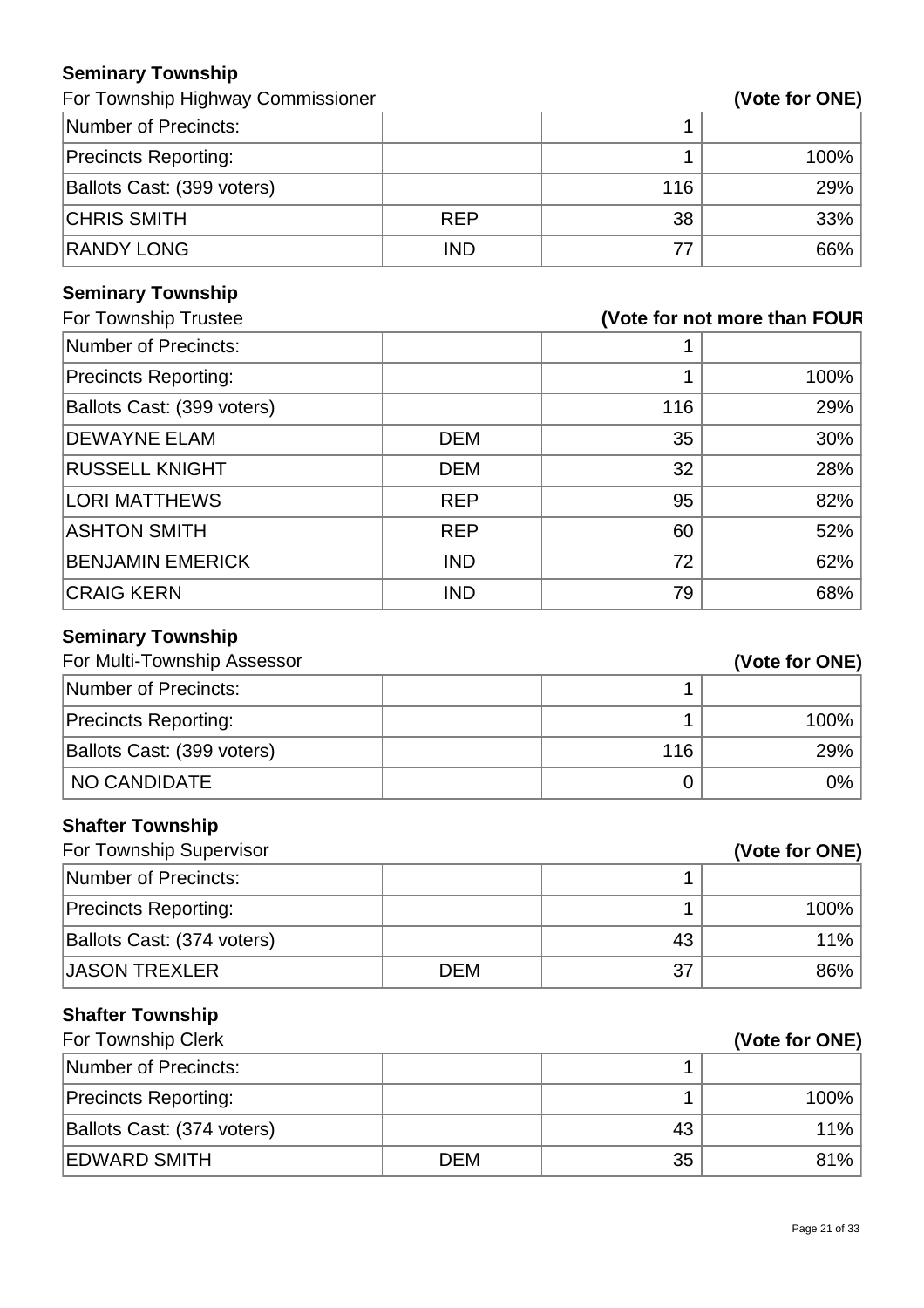# **Shafter Township**

For Township Highway Commissioner **(Vote for ONE)** 

| Number of Precincts:        |            |    |         |
|-----------------------------|------------|----|---------|
| <b>Precincts Reporting:</b> |            |    | $100\%$ |
| Ballots Cast: (374 voters)  |            | 43 | $11\%$  |
| <b>SCOTT WRIGHT</b>         | <b>DEM</b> | 38 | $88\%$  |

# **Shafter Township**

| For Township Trustee        | (Vote for not more than FOUR |    |      |
|-----------------------------|------------------------------|----|------|
| Number of Precincts:        |                              |    |      |
| <b>Precincts Reporting:</b> |                              |    | 100% |
| Ballots Cast: (374 voters)  |                              | 43 | 11%  |
| <b>BRUCE BRASWELL</b>       | <b>REP</b>                   | 21 | 49%  |
| <b>RAY KULESZA</b>          | <b>DEM</b>                   | 29 | 67%  |
| <b>WARREN BENSON</b>        | <b>DEM</b>                   | 19 | 44%  |
| <b>BRAD BRANNON</b>         | <b>DEM</b>                   | 29 | 67%  |
| <b>ROBERT CAMPBELL</b>      | <b>DEM</b>                   | 18 | 42%  |

# **Shafter Township**

| For Multi-Township Assessor |            |    | (Vote for ONE) |
|-----------------------------|------------|----|----------------|
| Number of Precincts:        |            |    |                |
| <b>Precincts Reporting:</b> |            |    | 100%           |
| Ballots Cast: (374 voters)  |            | 43 | 11%            |
| <b>IBETH TARTER</b>         | <b>DEM</b> | 36 | 84%            |

# **Sharon Township**

| For Township Supervisor     |            |    | (Vote for ONE) |
|-----------------------------|------------|----|----------------|
| Number of Precincts:        |            |    |                |
| <b>Precincts Reporting:</b> |            |    | 100%           |
| Ballots Cast: (684 voters)  |            | 62 | 9%             |
| <b>JOE HILL</b>             | <b>REP</b> | 60 | 97%            |

# **Sharon Township**

| For Township Clerk          |            |    | (Vote for ONE) |
|-----------------------------|------------|----|----------------|
| Number of Precincts:        |            |    |                |
| <b>Precincts Reporting:</b> |            |    | 100%           |
| Ballots Cast: (684 voters)  |            | 62 | 9%             |
| DONNA JOHNSON               | <b>REP</b> | 59 | 95%            |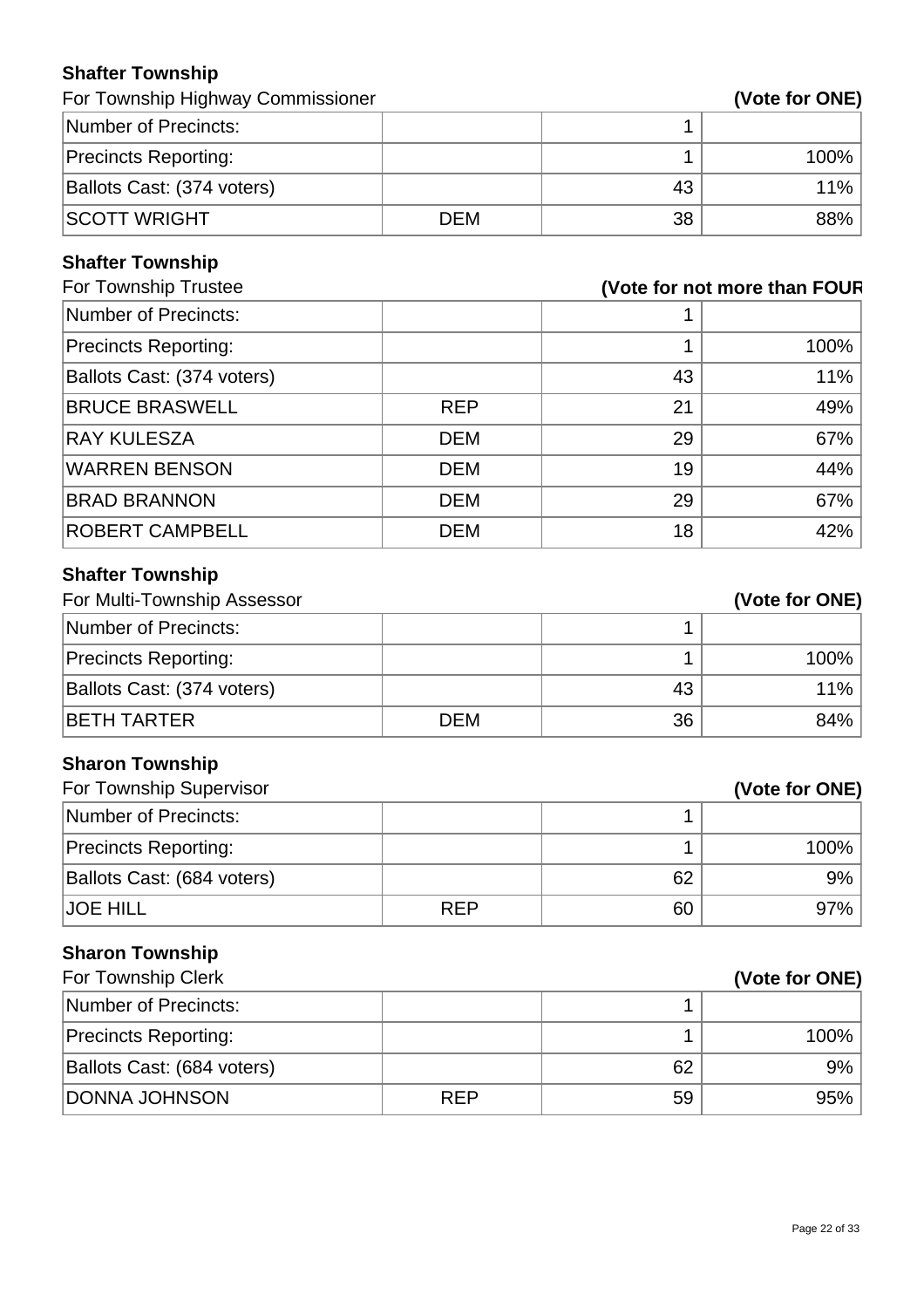#### **Sharon Township**

| שוומוטוו וטאווטווט                |            |                              |                |
|-----------------------------------|------------|------------------------------|----------------|
| For Township Assessor             |            |                              | (Vote for ONE) |
| <b>Number of Precincts:</b>       |            | 1                            |                |
| <b>Precincts Reporting:</b>       |            | 1                            | 100%           |
| Ballots Cast: (684 voters)        |            | 62                           | 9%             |
| <b>NO CANDIDATE</b>               |            | 0                            | 0%             |
| <b>Sharon Township</b>            |            |                              |                |
| For Township Highway Commissioner |            |                              | (Vote for ONE) |
| <b>Number of Precincts:</b>       |            | 1                            |                |
| <b>Precincts Reporting:</b>       |            | 1                            | 100%           |
| Ballots Cast: (684 voters)        |            | 62                           | 9%             |
| <b>TERRY DENTON SR</b>            | <b>REP</b> | 57                           | 92%            |
| <b>Sharon Township</b>            |            |                              |                |
| For Township Trustee              |            | (Vote for not more than FOUR |                |
| <b>Number of Precincts:</b>       |            | 1                            |                |
| <b>Precincts Reporting:</b>       |            | 1                            | 100%           |
| Ballots Cast: (684 voters)        |            | 62                           | 9%             |
| <b>CURT ALDERSON</b>              | <b>REP</b> | 50                           | 81%            |
| <b>MERRILL THULL</b>              | <b>REP</b> | 46                           | 74%            |
| <b>DARRYL TJADEN</b>              | <b>REP</b> | 47                           | 76%            |
| <b>JD VIEREGGE</b>                | <b>REP</b> | 51                           | 82%            |
| <b>Vandalia Township</b>          |            |                              |                |
| For Township Supervisor           |            |                              | (Vote for ONE) |
| <b>Number of Precincts:</b>       |            | 9                            |                |
| <b>Precincts Reporting:</b>       |            | 9                            | 100%           |
| Ballots Cast: (4,330 voters)      |            | 899                          | 21%            |
| <b>BEVERLY DANIELS</b>            | <b>REP</b> | 766                          | 85%            |
| <b>Vandalia Township</b>          |            |                              |                |
| For Township Clerk                |            |                              | (Vote for ONE) |
| Number of Precincts:              |            | 9                            |                |
| <b>Precincts Reporting:</b>       |            | 9                            | 100%           |
| Ballots Cast: (4,330 voters)      |            | 899                          | 21%            |

GARY EHRAT REP 762 85%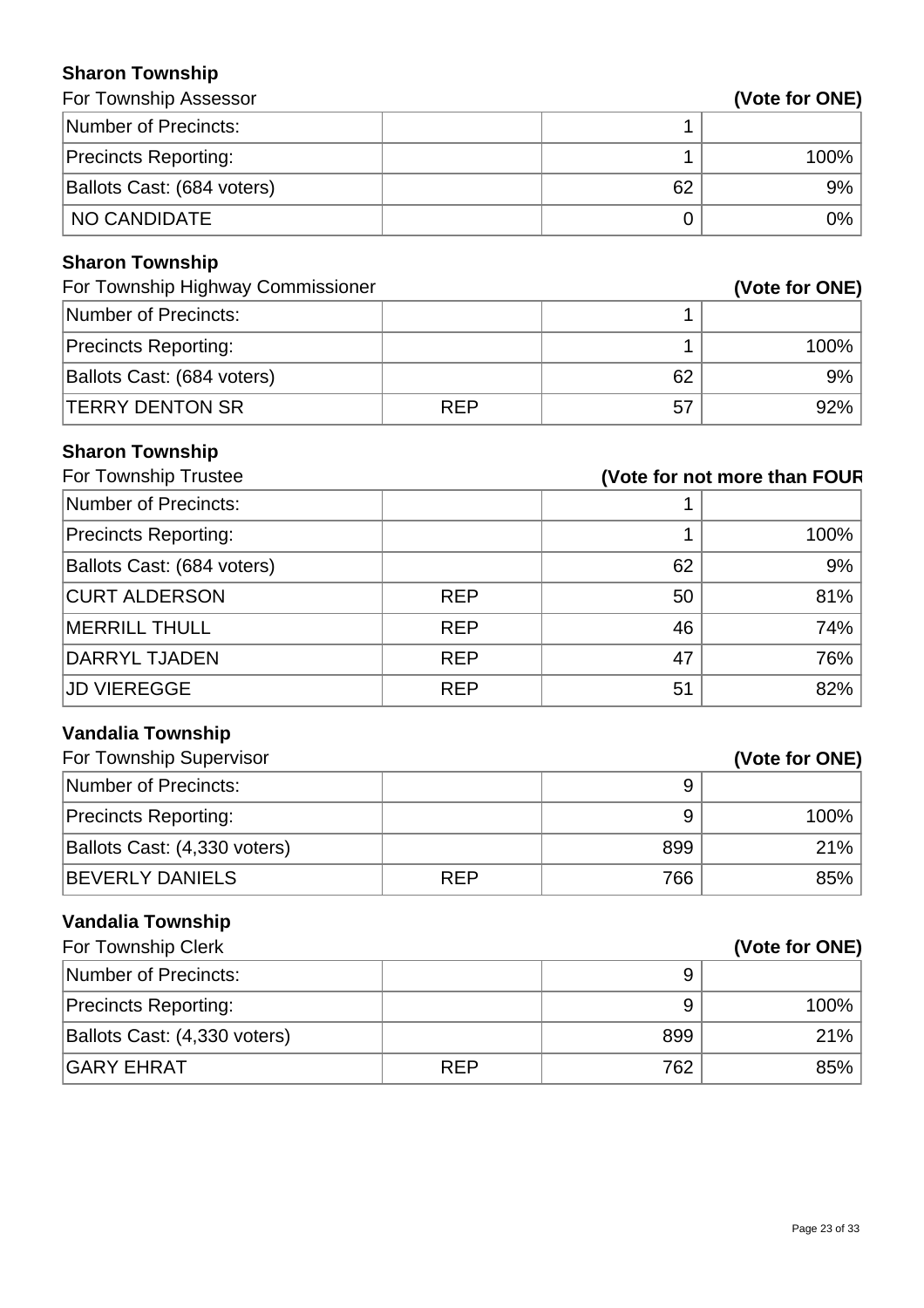#### **Vandalia Township**

| Valiudila TUWIISIIIP                             |            |                              |                |
|--------------------------------------------------|------------|------------------------------|----------------|
| For Township Assessor                            |            |                              | (Vote for ONE) |
| <b>Number of Precincts:</b>                      |            | 9                            |                |
| <b>Precincts Reporting:</b>                      |            | 9                            | 100%           |
| Ballots Cast: (4,330 voters)                     |            | 899                          | 21%            |
| <b>DAVID DYER</b>                                | <b>REP</b> | 717                          | 80%            |
| <b>Vandalia Township</b>                         |            |                              |                |
| For Township Highway Commissioner                |            |                              | (Vote for ONE) |
| <b>Number of Precincts:</b>                      |            | 9                            |                |
| <b>Precincts Reporting:</b>                      |            | 9                            | 100%           |
| Ballots Cast: (4,330 voters)                     |            | 899                          | 21%            |
| <b>BRUCE HENRY</b>                               | <b>REP</b> | 793                          | 88%            |
|                                                  |            |                              |                |
| <b>Vandalia Township</b><br>For Township Trustee |            | (Vote for not more than FOUR |                |
| <b>Number of Precincts:</b>                      |            | 9                            |                |
| <b>Precincts Reporting:</b>                      |            | 9                            | 100%           |
| Ballots Cast: (4,330 voters)                     |            | 899                          | 21%            |
| <b>E. MICHELE BARKER</b>                         | <b>REP</b> | 557                          | 62%            |
| <b>TIM METZGER</b>                               | <b>REP</b> | 695                          | 77%            |
| <b>ANDREW VAUGHAN</b>                            | <b>REP</b> | 499                          | 56%            |
| <b>LUCAS EMERICK</b>                             | <b>REP</b> |                              |                |
|                                                  |            | 586                          | 65%            |
| <b>Wheatland Township</b>                        |            |                              |                |
| For Township Supervisor                          |            |                              | (Vote for ONE) |
| <b>Number of Precincts:</b>                      |            | 1                            |                |
| <b>Precincts Reporting:</b>                      |            | 1                            | 100%           |
| Ballots Cast: (381 voters)                       |            | 92                           | 24%            |
| <b>HEATHER MILLER</b>                            | <b>REP</b> | 76                           | 83%            |
| <b>Wheatland Township</b>                        |            |                              |                |
| For Township Clerk                               |            |                              | (Vote for ONE) |
| <b>Number of Precincts:</b>                      |            | 1                            |                |
| <b>Precincts Reporting:</b>                      |            | 1                            | 100%           |
| Ballots Cast: (381 voters)                       |            | 92                           | 24%            |

 $JAMES MAHON$  REP  $80$  87%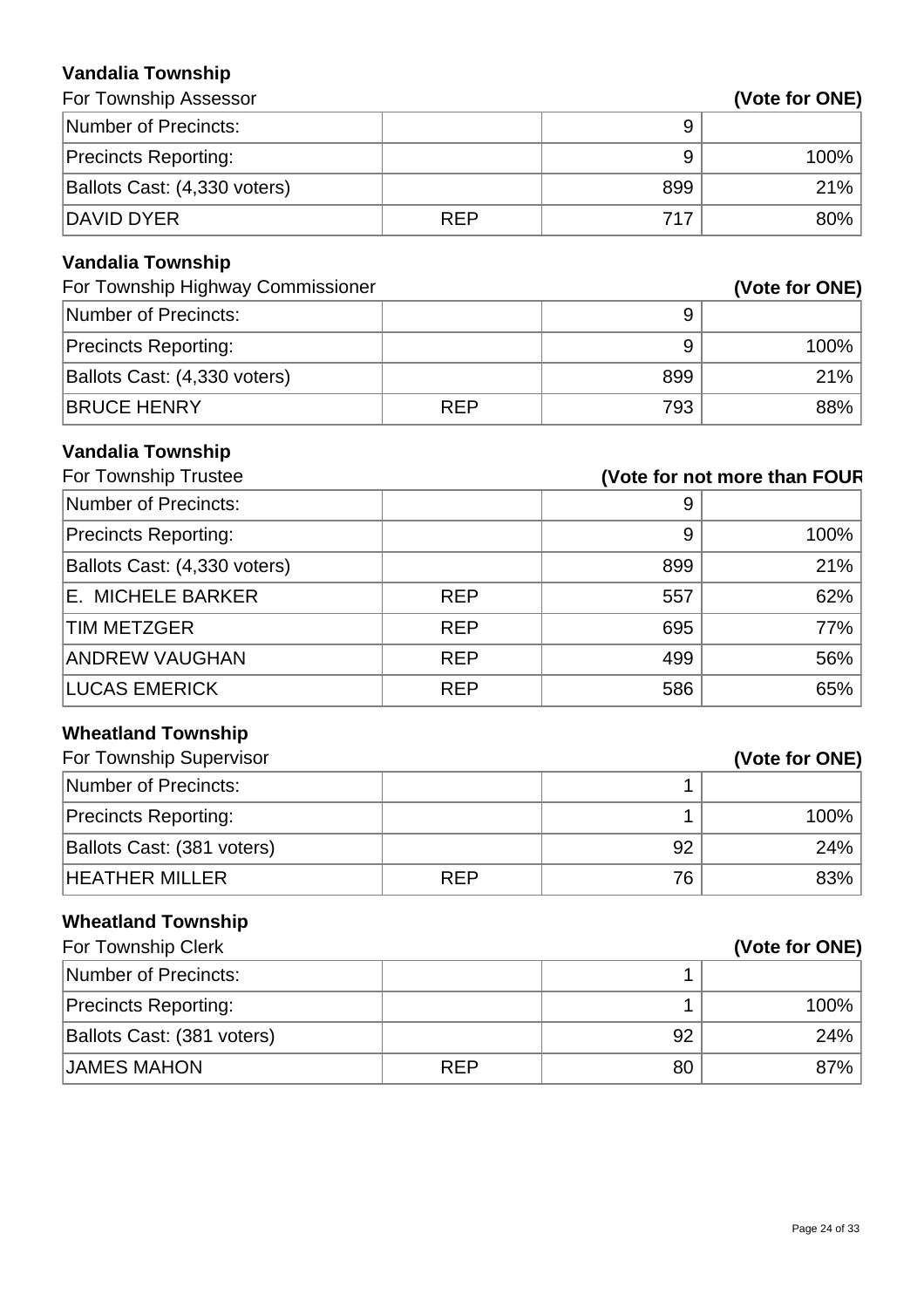# **Wheatland Township**

For Township Highway Commissioner **(Vote for ONE)** 

| Number of Precincts:        |    |         |
|-----------------------------|----|---------|
| <b>Precincts Reporting:</b> |    | $100\%$ |
| Ballots Cast: (381 voters)  | 92 | 24%     |
| <b>NO CANDIDATE</b>         |    | 9%      |

#### **Wheatland Township**

| For Township Trustee       |            |    | (Vote for not more than FOUR |
|----------------------------|------------|----|------------------------------|
| Number of Precincts:       |            |    |                              |
| Precincts Reporting:       |            |    | 100%                         |
| Ballots Cast: (381 voters) |            | 92 | 24%                          |
| <b>LOWELL HUNSAKER</b>     | <b>REP</b> | 70 | 76%                          |
| MARK LASH                  | <b>REP</b> | 65 | 71%                          |
| <b>MARK PIPPIN</b>         | <b>REP</b> | 69 | 75%                          |
| <b>BOB BRASEL</b>          | <b>DEM</b> | 24 | 26%                          |
| <b>ED DURBIN</b>           | <b>DEM</b> | 59 | 64%                          |
| <b>STANTON STINE</b>       | <b>DEM</b> | 28 | 30%                          |
|                            |            |    |                              |

# **Wheatland Township**

| For Multi-Township Assessor |    | (Vote for ONE) |
|-----------------------------|----|----------------|
| Number of Precincts:        |    |                |
| <b>Precincts Reporting:</b> |    | 100%           |
| Ballots Cast: (381 voters)  | 92 | 24%            |
| ™NO CANDIDATE               |    | 0%             |

# **Wilberton Township**

| For Township Supervisor     |            |    | (Vote for ONE) |
|-----------------------------|------------|----|----------------|
| Number of Precincts:        |            |    |                |
| <b>Precincts Reporting:</b> |            |    | 100%           |
| Ballots Cast: (257 voters)  |            | 44 | 17%            |
| <b>JANET WILLIAMS</b>       | <b>DEM</b> | 40 | 91%            |

# **Wilberton Township**

| For Township Clerk          |            |    | (Vote for ONE) |
|-----------------------------|------------|----|----------------|
| Number of Precincts:        |            |    |                |
| <b>Precincts Reporting:</b> |            |    | 100%           |
| Ballots Cast: (257 voters)  |            | 44 | 17%            |
| <b>KAREN TORBECK</b>        | <b>DEM</b> | 39 | 89%            |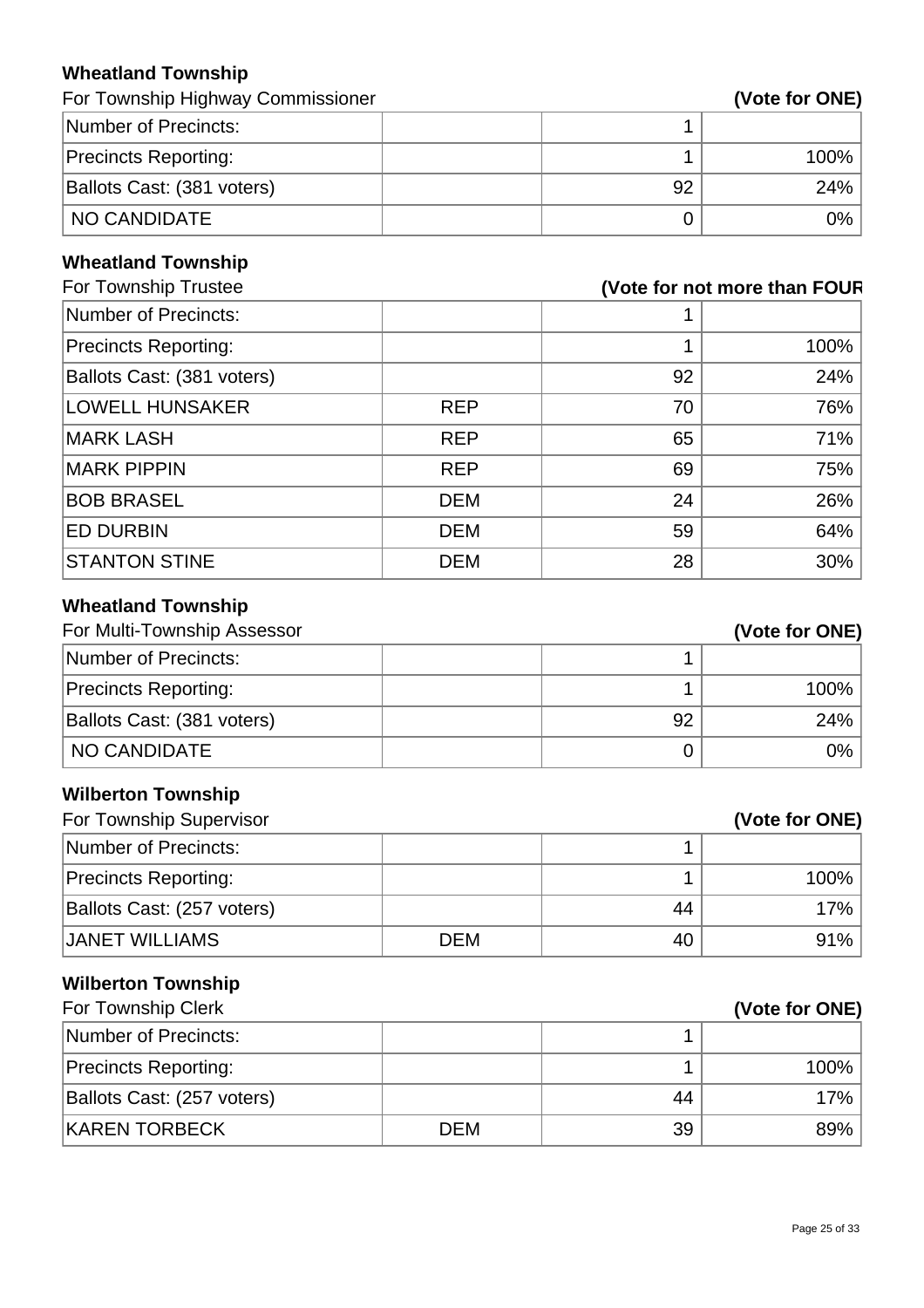#### **Wilberton Township**

For Township Highway Commissioner **(Vote for ONE)** 

| Number of Precincts:        |            |    |         |
|-----------------------------|------------|----|---------|
| <b>Precincts Reporting:</b> |            |    | $100\%$ |
| Ballots Cast: (257 voters)  |            | 44 | 17%     |
| <b>ROBERT GEHLE</b>         | <b>DEM</b> | 41 | 93%     |

# **Wilberton Township**

| For Township Trustee       |            |    | (Vote for not more than FOUR |
|----------------------------|------------|----|------------------------------|
| Number of Precincts:       |            |    |                              |
| Precincts Reporting:       |            |    | 100%                         |
| Ballots Cast: (257 voters) |            | 44 | 17%                          |
| <b>SCOTT TORBECK</b>       | <b>DEM</b> | 31 | 70%                          |
| <b>STEVE WALTON</b>        | <b>DEM</b> | 32 | 73%                          |
| <b>MARY BECKMEIER</b>      | <b>DEM</b> | 30 | 68%                          |
| <b>STEVE BECKMEIER</b>     | <b>REP</b> | 34 | 77%                          |

# **Wilberton Township**

| For Multi-Township Assessor |    | (Vote for ONE) |
|-----------------------------|----|----------------|
| Number of Precincts:        |    |                |
| <b>Precincts Reporting:</b> |    | 100%           |
| Ballots Cast: (257 voters)  | 44 | 17%            |
| NO CANDIDATE                |    | $0\%$          |

#### **Greater Brownstown Park District**

| For Park Commissioner(Full 4-Year Term) |     | (Vote for not more than THREE |
|-----------------------------------------|-----|-------------------------------|
| Number of Precincts:                    |     |                               |
| <b>Precincts Reporting:</b>             |     | 100%                          |
| Ballots Cast: (3,338 voters)            | 475 | 14%                           |
| NO CANDIDATE                            |     | 0%                            |

#### **Greater Brownstown Park District**

| For Park Commissioner (Unexpired 2-Year Term) |     | (Vote for ONE) |
|-----------------------------------------------|-----|----------------|
| Number of Precincts:                          |     |                |
| <b>Precincts Reporting:</b>                   |     | $100\%$        |
| Ballots Cast: (3,338 voters)                  | 475 | 14%            |
| I NO CANDIDATE                                |     | $0\%$          |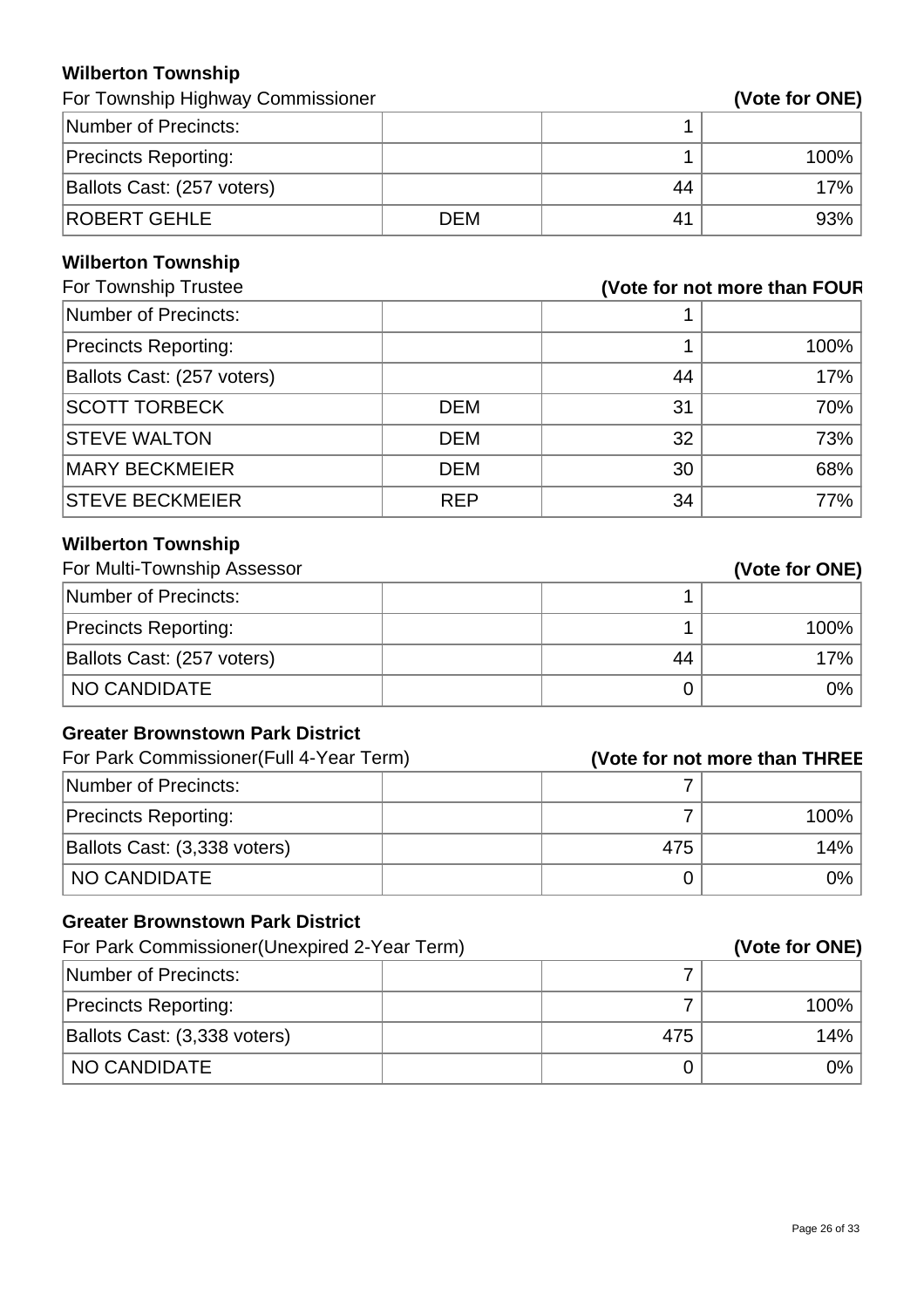#### **St. Elmo Park District**

For Park Commissioner(Full 4-Year Term) **(Vote for not more than THREE)**

| Number of Precincts:         |           |     |         |
|------------------------------|-----------|-----|---------|
| <b>Precincts Reporting:</b>  |           |     | $100\%$ |
| Ballots Cast: (1,286 voters) |           | 276 | 21%     |
| DARYL M. CALVERT             | <b>NP</b> | 219 | 79%     |
| DANNY TISH                   | <b>NP</b> | 138 | $50\%$  |
| KIMBERLY BARON               | <b>NP</b> | 202 | 73%     |

#### **St. Elmo Park District**

| For Park Commissioner (Unexpired 2-Year Term) |     | (Vote for not more than TWO |
|-----------------------------------------------|-----|-----------------------------|
| Number of Precincts:                          |     |                             |
| <b>Precincts Reporting:</b>                   |     | 100%                        |
| Ballots Cast: (1,286 voters)                  | 276 | 21%                         |
| NO CANDIDATE                                  |     | 0%                          |

#### **Vandalia Park District**

| For Park Commissioner (To Serve A Full 6-Year Term) |           |     | (Vote for ONE) |
|-----------------------------------------------------|-----------|-----|----------------|
| Number of Precincts:                                |           |     |                |
| <b>Precincts Reporting:</b>                         |           |     | $100\%$        |
| Ballots Cast: (4,737 voters)                        |           | 920 | 19%            |
| WRITE-IN                                            | <b>NP</b> | 95  | $10\%$         |

# **Evans Public Library District**

| For Library Trustee (To Serve A Full 6-Year Term) |           |       | (Vote for not more than THREE |
|---------------------------------------------------|-----------|-------|-------------------------------|
| Number of Precincts:                              |           | 16    |                               |
| <b>Precincts Reporting:</b>                       |           | 16    | 100%                          |
| Ballots Cast: (7,263 voters)                      |           | 1,357 | 19%                           |
| <b>BRUCE RANDY EDWARDS</b>                        | <b>NP</b> | 943   | 69%                           |
| <b>CHARLES HUTSON</b>                             | <b>NP</b> | 697   | 51%                           |
| <b>GABRIEL EMERICK</b>                            | <b>NP</b> | 755   | 56%                           |

# **Evans Public Library District**

| For Library Trustee (To Serve An Unexpired 2-Year Term) |           |       | (Vote for ONE) |
|---------------------------------------------------------|-----------|-------|----------------|
| Number of Precincts:                                    |           | 16    |                |
| <b>Precincts Reporting:</b>                             |           | 16    | $100\%$        |
| Ballots Cast: (7,263 voters)                            |           | 1,357 | 19%            |
| DAVID RIEGEL                                            | <b>NP</b> | 1,012 | 75%            |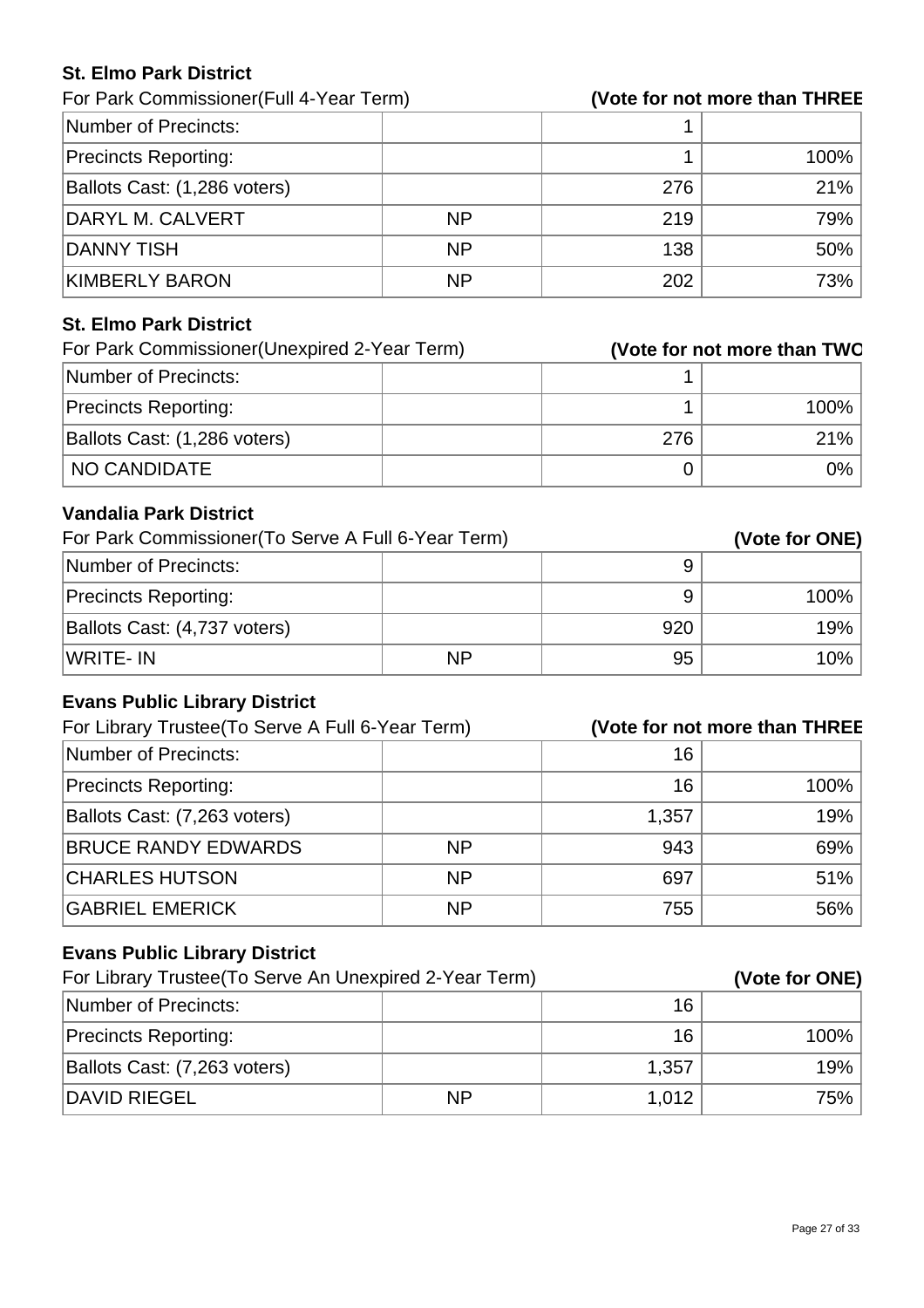#### **St. Elmo Public Library District**

For Library Trustee(To Serve A Full 6-Year Term) **(Vote for not more than THREE)**

| Number of Precincts:         |           |     |         |
|------------------------------|-----------|-----|---------|
| <b>Precincts Reporting:</b>  |           |     | $100\%$ |
| Ballots Cast: (3,227 voters) |           | 544 | 17%     |
| <b>TONY KOBERLEIN</b>        | <b>NP</b> | 404 | 74%     |
| <b>CONNIE KAMNICK</b>        | <b>NP</b> | 307 | 56%     |
| <b>BEVERLY KOBERLEIN</b>     | <b>NP</b> | 401 | 74%     |

#### **RGB 3 (Bond, Christian, Effingham, Fayette, and Montgomery Counties)**

| For Members Of The Regional Board Of School Trustees |       | (Vote for not more than TWO |
|------------------------------------------------------|-------|-----------------------------|
| Number of Precincts:                                 | 27    |                             |
| <b>Precincts Reporting:</b>                          | 27    | 100%                        |
| Ballots Cast: (13,287 voters)                        | 2,621 | 20%                         |
| NO CANDIDATE                                         |       | 0%                          |

#### **RGB 3 (Bond, Christian, Effingham, Fayette, and Montgomery Counties)**

For Members Of The Regional Board Of School Trustees (Unexpired 4-year term)**(Vote for ONE)**

| Number of Precincts:          | 27    |         |
|-------------------------------|-------|---------|
| <b>Precincts Reporting:</b>   | 27    | $100\%$ |
| Ballots Cast: (13,287 voters) | 2,621 | $20\%$  |
| <b>NO CANDIDATE</b>           |       | ገ%      |

#### **RGB 11 (Clark, Coles, Cumberland, Douglas, Edgar, Moultrie, and Shelby Counties)**

| For Members Of The Regional Board Of School Trustees |           |     | (Vote for not more than TWO |
|------------------------------------------------------|-----------|-----|-----------------------------|
| Number of Precincts:                                 |           |     |                             |
| <b>Precincts Reporting:</b>                          |           |     | 100%                        |
| Ballots Cast: (2,205 voters)                         |           | 510 | 23%                         |
| <b>JAMES YOUNG - DOUGLAS</b><br><b>COUNTY</b>        | <b>NP</b> | 45  | 9%                          |
| ALAN ZUBER - EDGAR COUNTY                            | <b>NP</b> | 35  | 7%                          |

#### **RGB 13 (Clinton, Jefferson, Marion, and Washington Counties)**

| For Members Of The Regional Board Of School Trustees |           |     | (Vote for not more than TWO |
|------------------------------------------------------|-----------|-----|-----------------------------|
| Number of Precincts:                                 |           | 4   |                             |
| <b>Precincts Reporting:</b>                          |           | 4   | 100%                        |
| Ballots Cast: (1,583 voters)                         |           | 311 | 20%                         |
| TINA WINKELER - CLINTON<br><b>COUNTY</b>             | <b>NP</b> | 129 | 41%                         |
| DENNIS NIERMANN -<br><b>WASHINGTON COUNTY</b>        | <b>NP</b> | 73  | 23%                         |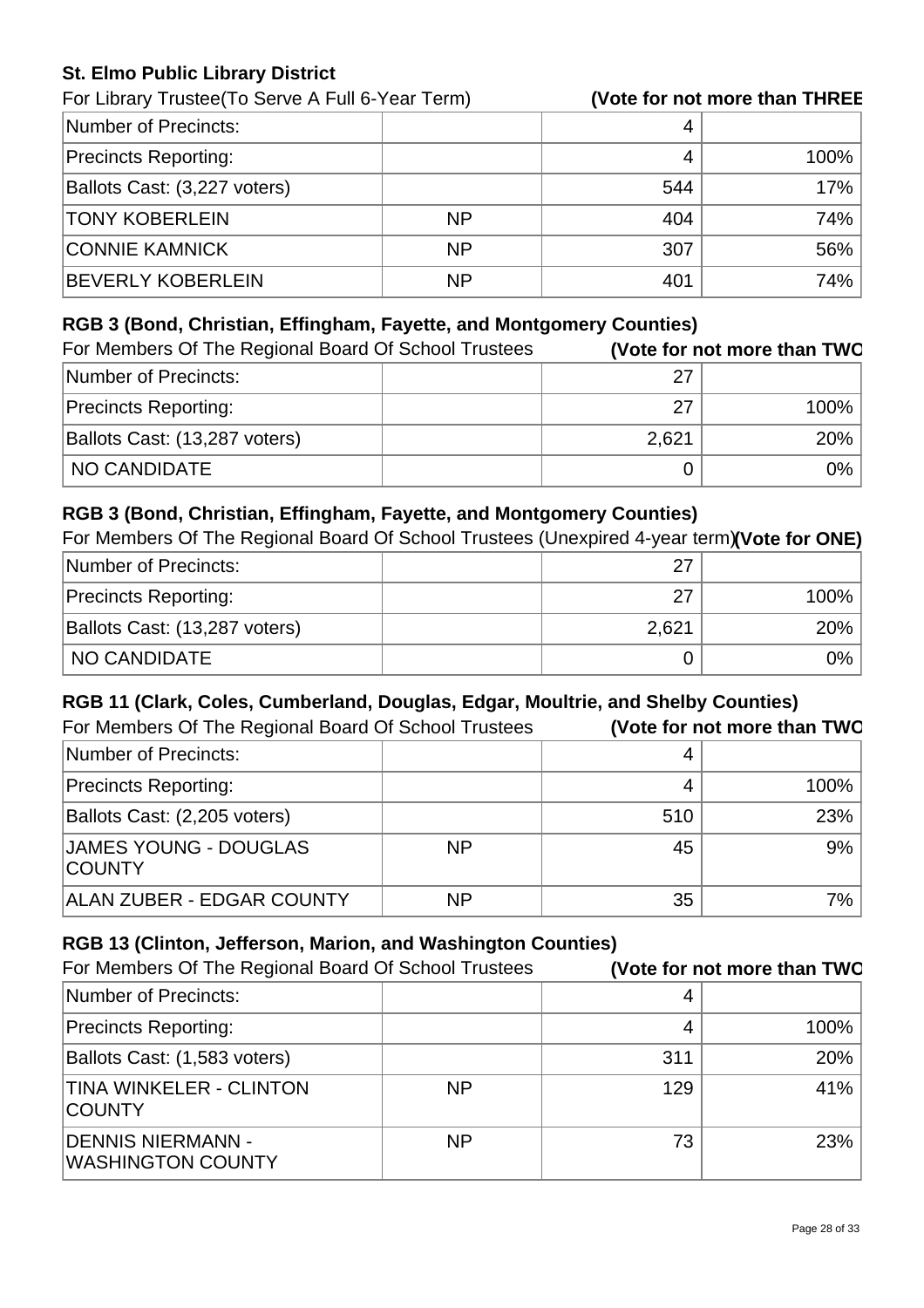| CATHY STANFORD - JEFFERSON | QΓ<br>UU | 7% . |
|----------------------------|----------|------|
| <b>COUNTY</b>              |          |      |

# RGB 13 (Clinton, Jefferson, Marion, and Washington Counties)<sub>(Vote</sub> for not more than TWO

| For Members of the Regional Board of School Trustees (To Serve an Unexpired 4-Year Term) |  |     |         |
|------------------------------------------------------------------------------------------|--|-----|---------|
| Number of Precincts:                                                                     |  |     |         |
| <b>Precincts Reporting:</b>                                                              |  |     | $100\%$ |
| Ballots Cast: (1,583 voters)                                                             |  | 311 | $20\%$  |
| <b>NO CANDIDATE</b>                                                                      |  |     | $0\%$   |

#### **Mulberry Grove CUSD 1**

# **(Vote for not more than FOUR)**

For Members of the Board of Education (To Serve a Full 4-Year Term)

| Number of Precincts:        |           |     |      |
|-----------------------------|-----------|-----|------|
| <b>Precincts Reporting:</b> |           | 2   | 100% |
| Ballots Cast: (819 voters)  |           | 172 | 21%  |
| <b>STEPHEN CREEK</b>        | <b>NP</b> | 4   | 2%   |
| <b>JEFF KOONTZ</b>          | <b>NP</b> | 9   | 5%   |
| <b>QUINTON LINDAHL</b>      | <b>NP</b> | 5   | 3%   |
| <b>KEITH STEINER</b>        | <b>NP</b> | 8   | 5%   |
|                             |           |     |      |

#### **Cowden-Herrick CUSD 3A**

| For Members of the Board of Education (To Serve an Unexpired 2-Year Term) | (Vote for ONE) |         |
|---------------------------------------------------------------------------|----------------|---------|
| Number of Precincts:                                                      |                |         |
| <b>Precincts Reporting:</b>                                               |                | $100\%$ |
| Ballots Cast: (2,205 voters)                                              | 510            | 23%     |
| NO CANDIDATE                                                              |                | $0\%$   |

#### **Cowden-Herrick CUSD 3A**

#### **(Vote for not more than THREE)**

For Members of the Board of Education(To Serve a Full 4-Year Term)

| Number of Precincts:         |           | 4   |      |
|------------------------------|-----------|-----|------|
| <b>Precincts Reporting:</b>  |           | 4   | 100% |
| Ballots Cast: (2,205 voters) |           | 510 | 23%  |
| <b>GREG JONES</b>            | <b>NP</b> | 42  | 8%   |
| <b>CONSUELA LORTON</b>       | <b>NP</b> | 40  | 8%   |
| <b>RITA PROSSER</b>          | <b>NP</b> | 33  | 6%   |
| <b>ZACHARY SARVER</b>        | <b>NP</b> | 57  | 11%  |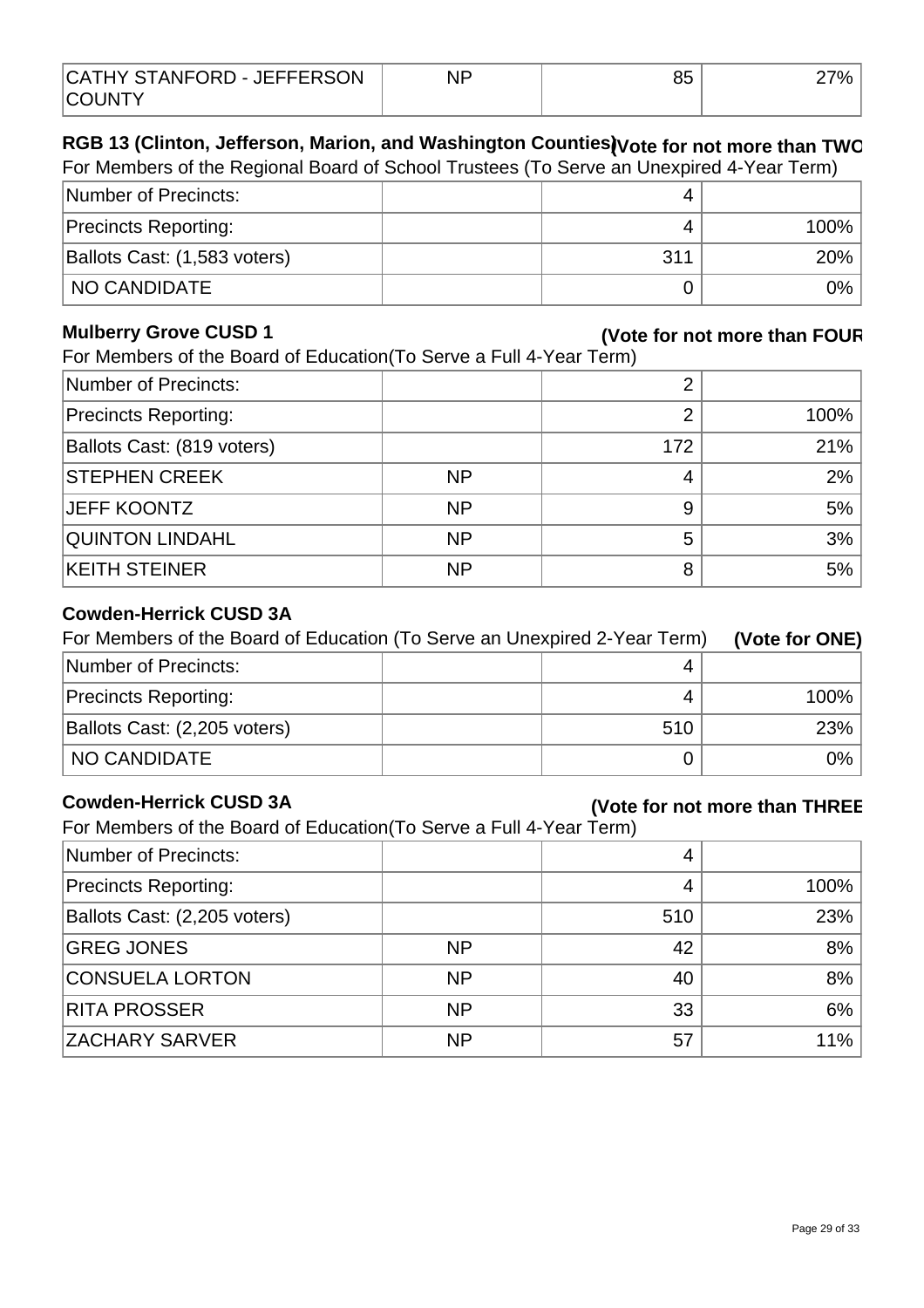#### **Altamont CUSD 10**

#### **(Vote for not more than THREE)**

For Members of the Board of Education(To Serve a Full 4-Year Term)

| Number of Precincts:        |           |     |       |
|-----------------------------|-----------|-----|-------|
| <b>Precincts Reporting:</b> |           |     | 100%  |
| Ballots Cast: (582 voters)  |           | 105 | 18%   |
| <b>DALE LAUE</b>            | <b>NP</b> |     | $0\%$ |
| <b>ALAN W SHUMAKER</b>      | <b>NP</b> |     | $0\%$ |

#### **Beecher City CUSD 20**

#### **(Vote for not more than THREE)**

H,

| For Members of the Board of Education (To Serve a Full 4-Year Term) |  |  |  |  |
|---------------------------------------------------------------------|--|--|--|--|
| $\blacksquare$ Numher of Precincts:                                 |  |  |  |  |

| Number of Precincts:        |    |         |
|-----------------------------|----|---------|
| <b>Precincts Reporting:</b> |    | $100\%$ |
| Ballots Cast: (648 voters)  | 96 | 15%     |
| <b>NO CANDIDATE</b>         |    | 0%      |

#### **Patoka CUSD 100**

# **(Vote for not more than THREE)**

For Members of the Board of Education(To Serve a Full 4-Year Term)

| Number of Precincts:        |           | റ   |      |
|-----------------------------|-----------|-----|------|
| <b>Precincts Reporting:</b> |           | ◠   | 100% |
| Ballots Cast: (553 voters)  |           | 154 | 28%  |
| <b>MICHELLE LANDRETH</b>    | <b>NP</b> | 51  | 33%  |
| <b>KURTIS BELCHER</b>       | <b>NP</b> | 66  | 43%  |
| MARK C PAYNE                | <b>NP</b> | 53  | 34%  |
| <b>RUSSELL ADAMS</b>        | <b>NP</b> | 48  | 31%  |

#### **Nokomis CUSD 22**

#### **(Vote for not more than FOUR)**

For Members of the Board of Education(To Serve a Full 4-Year Term)

|           |    | 100%   |
|-----------|----|--------|
|           | 59 | $34\%$ |
| <b>NP</b> |    | $2\%$  |
| <b>NP</b> |    | $2\%$  |
| <b>NP</b> |    | $0\%$  |
| <b>NP</b> |    | $2\%$  |
|           |    |        |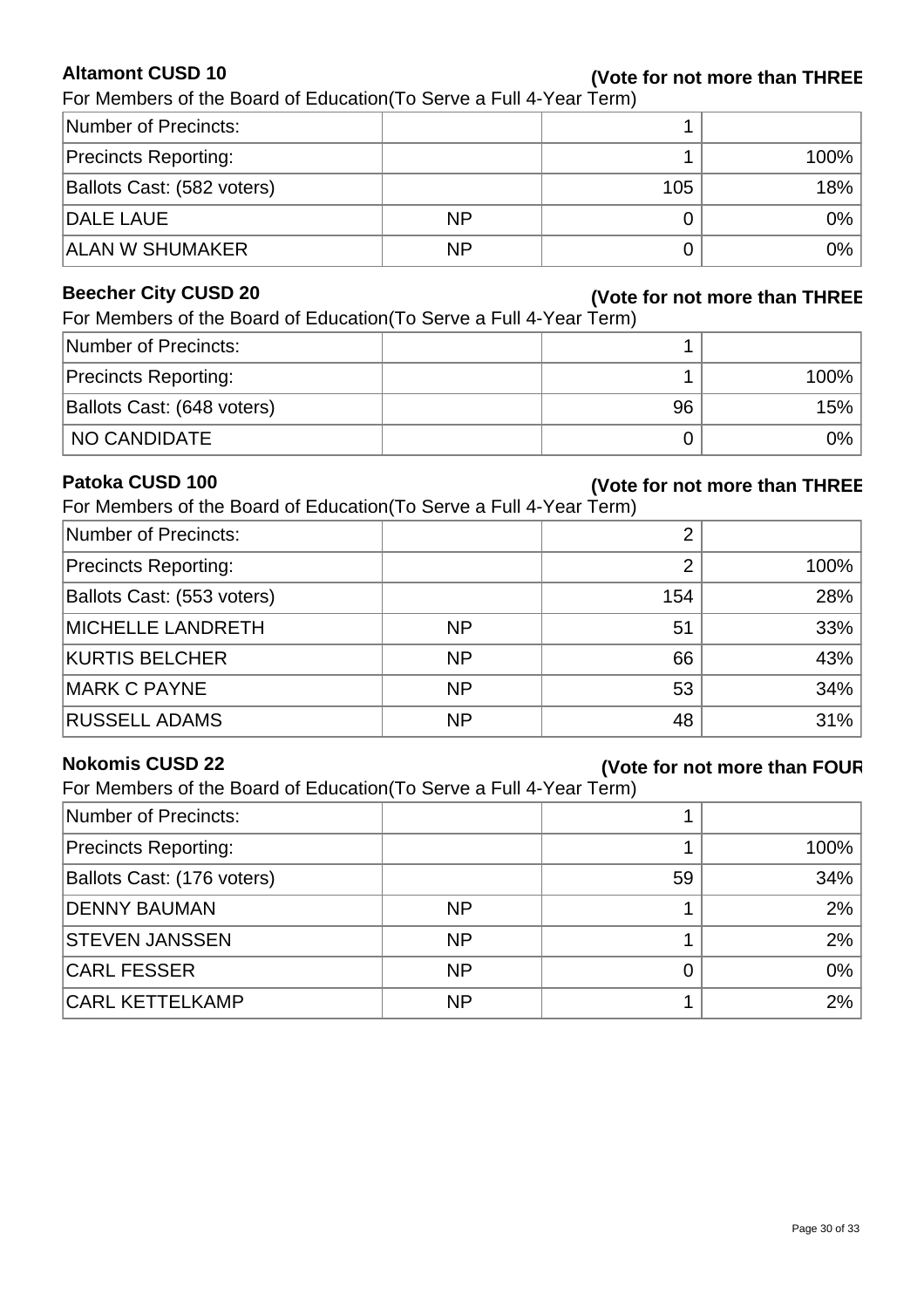#### **Brownstown CUSD 201**

#### **(Vote for not more than FOUR)**

For Members of the Board of Education (To Serve a Full 4-Year Term)

| Number of Precincts:         |           | 8   |      |
|------------------------------|-----------|-----|------|
| <b>Precincts Reporting:</b>  |           | 8   | 100% |
| Ballots Cast: (4,624 voters) |           | 751 | 16%  |
| <b>ANDY JAMES ELAM</b>       | <b>NP</b> | 119 | 16%  |
| <b>CHAD TOWLER</b>           | <b>NP</b> | 128 | 17%  |
| LAURA WILLMS                 | <b>NP</b> | 141 | 19%  |
| <b>ROBERT J. MILLER</b>      | <b>NP</b> | 124 | 17%  |

#### **St. Elmo CUSD 202**

#### **(Vote for not more than FOUR)**

For Members of the Board of Education(To Serve a Full 4-Year Term)

| Number of Precincts:         |           | 4   |      |
|------------------------------|-----------|-----|------|
| <b>Precincts Reporting:</b>  |           | 4   | 100% |
| Ballots Cast: (2,730 voters) |           | 534 | 20%  |
| JARED W. MORRISON            | <b>NP</b> | 197 | 37%  |
| <b>ANDRA CARSON</b>          | <b>NP</b> | 266 | 50%  |
| DAVID R. ABENDROTH           | <b>NP</b> | 225 | 42%  |
| <b>ELISE ASHER</b>           | <b>NP</b> | 180 | 34%  |
| <b>CHAD WILHOUR</b>          | <b>NP</b> | 254 | 48%  |
| <b>KEVIN R MAXEY</b>         | <b>NP</b> | 239 | 45%  |

#### **Vandalia CUSD 203**

#### **(Vote for not more than FOUR)**

For Members of the Board of Education (To Serve a Full 4-Year Term)

| Number of Precincts:         |           | 18    |        |
|------------------------------|-----------|-------|--------|
| <b>Precincts Reporting:</b>  |           | 18    | 100%   |
| Ballots Cast: (8,344 voters) |           | 1,524 | 18%    |
| <b>KEVIN SATTERTHWAITE</b>   | <b>NP</b> | 777   | 51%    |
| <b>JOE LAWSON</b>            | <b>NP</b> | 840   | 55%    |
| JOHN CAMPBELL                | <b>NP</b> | 707   | $46\%$ |
| WRITE-IN                     | <b>NP</b> | 277   | 18%    |

#### **Ramsey CUSD 204**

| For Members of the Board of Education (To Serve An Unexpired 2-Year Term) |           |     | (Vote for ONE) |
|---------------------------------------------------------------------------|-----------|-----|----------------|
| Number of Precincts:                                                      |           | 6   |                |
| <b>Precincts Reporting:</b>                                               |           | 6   | 100%           |
| Ballots Cast: (2,656 voters)                                              |           | 581 | 22%            |
| NATHAN HORTENSTINE                                                        | <b>NP</b> | 374 | 64%            |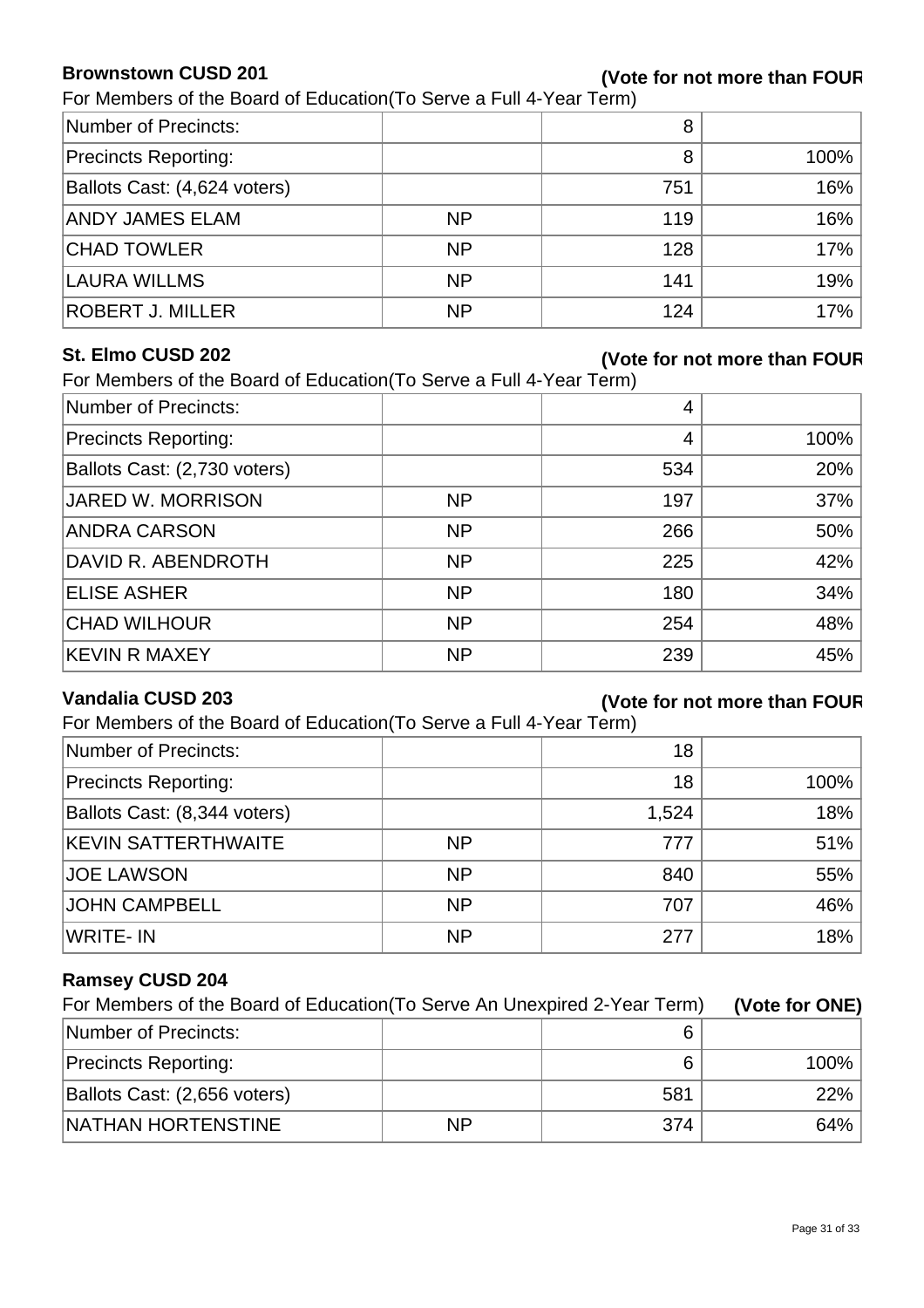#### **Ramsey CUSD 204**

#### **(Vote for not more than FOUR)**

For Members of the Board of Education(To Serve a Full 4-Year Term)

| Number of Precincts:         |           | 6   |      |
|------------------------------|-----------|-----|------|
| <b>Precincts Reporting:</b>  |           | 6   | 100% |
| Ballots Cast: (2,656 voters) |           | 581 | 22%  |
| <b>SHANE HADLEY</b>          | <b>NP</b> | 308 | 53%  |
| <b>KEITH CASEY</b>           | <b>NP</b> | 287 | 49%  |
| <b>KATIE HAYES</b>           | <b>NP</b> | 302 | 52%  |
| <b>JULIE MORELL</b>          | <b>NP</b> | 322 | 55%  |

#### **S Central CUSD 401**

#### **(Vote for not more than FOUR)**

| For Members of the Board of Education (To Serve a Full 4-Year Term) |  |
|---------------------------------------------------------------------|--|
|                                                                     |  |

| Number of Precincts:         |           | 2   |      |
|------------------------------|-----------|-----|------|
| <b>Precincts Reporting:</b>  |           | ⌒   | 100% |
| Ballots Cast: (1,030 voters) |           | 157 | 15%  |
| <b>DENA HOFFMANN</b>         | <b>NP</b> | 95  | 61%  |
| <b>JEREMY CHASTEEN</b>       | <b>NP</b> | 114 | 73%  |
| <b>MICHAEL VANDEVEER</b>     | <b>NP</b> | 118 | 75%  |
| <b>JASON MARKLEY</b>         | <b>NP</b> | 126 | 80%  |

#### **Kaskaskia CCD 501**

#### **(Vote for not more than THREE)**

For Trustees Of The Community College District(To Serve A 6-Year Term)

| Number of Precincts:         |           | 17    |        |
|------------------------------|-----------|-------|--------|
| <b>Precincts Reporting:</b>  |           | 17    | 100%   |
| Ballots Cast: (7,432 voters) |           | 1,444 | 19%    |
| LOUIS B. KALERT              | <b>NP</b> | 338   | 23%    |
| LAURA WEDEKEMPER             | <b>NP</b> | 664   | $46\%$ |
| JEFFREY J. BROWN             | <b>NP</b> | 599   | 41%    |
| <b>CHARLES LEAR</b>          | <b>NP</b> | 383   | 27%    |

#### **Kaskaskia CCD 501**

For Trustees Of The Community College District(To Serve An Unexpired 2-Year Term)

| Number of Precincts:         |           | 17    |         |
|------------------------------|-----------|-------|---------|
| <b>Precincts Reporting:</b>  |           | 17    | $100\%$ |
| Ballots Cast: (7,432 voters) |           | 1,444 | 19%     |
| <b>PATRICK ASHBY</b>         | <b>NP</b> | 378   | 26%     |
| <b>JIM BEASLEY</b>           | <b>NP</b> | 538   | $37\%$  |

**(Vote for ONE)**